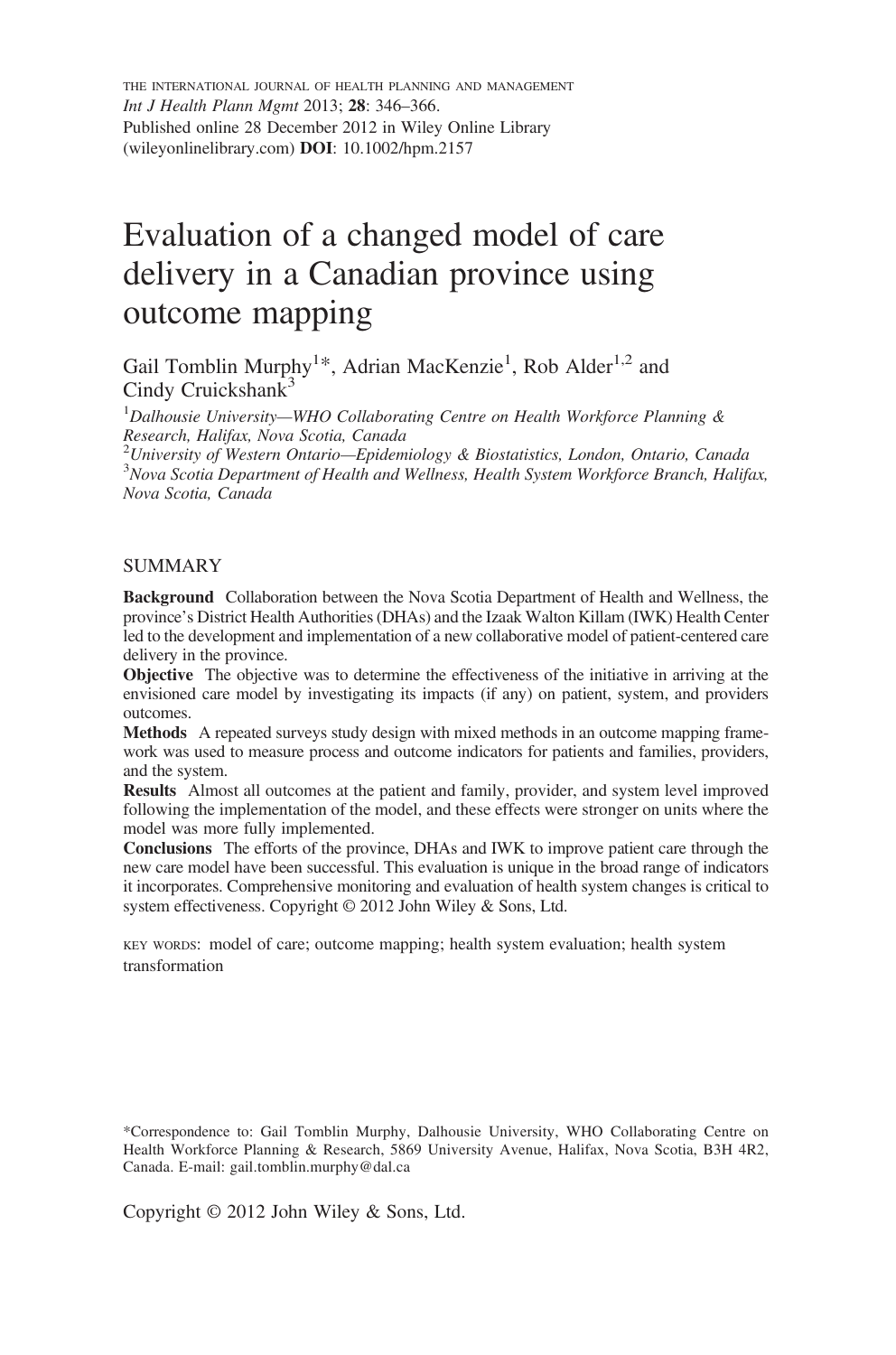#### BACKGROUND

The Model of Care Initiative in Nova Scotia (MOCINS) was launched in March 2008 as a partnership of the Department of Health and Wellness, District Health Authorities (DHAs), and the Izaak Walton Killam (IWK) Health Center and continues as such today. The impetus for MOCINS was to achieve sustainability surrounding the growing expenditures associated with health care delivery and health human resources challenges experienced in the province, across Canada, and internationally. The mandate of MOCINS was to design, implement, and evaluate a viable provincial model of care for acute care in-patient services that was to be patient centered, high quality, safe, and cost-effective.

A new model of care, referred to as the Collaborative Care Model (Figure 1), was designed early in the Initiative by a provincial interprofessional design team. The model guided local implementation of the new care delivery model in acute care in-patient units and more recently in other sectors such as maternal–child care. The goal of the model is to ensure more efficient, high quality patient care in health care organizations, by making the best use of staff competencies (knowledge, skills, and judgment), improving processes, and better supporting access to information and modern technology. The model is designed to align the care delivery system with the health needs of Nova Scotian, and orients providers to work to their optimal scope of practice collaboratively within interprofessional teams.

The Collaborative Care Model was designed as a conceptual framework with four key components to use as change levers:



Figure 1. MOCINS Collaborative Care Model (Province of Nova Scotia Health Transformation, 2008)

Copyright © 2012 John Wiley & Sons, Ltd. Int J Health Plann Mgmt 2013; 28: 346–366. DOI: 10.1002/hpm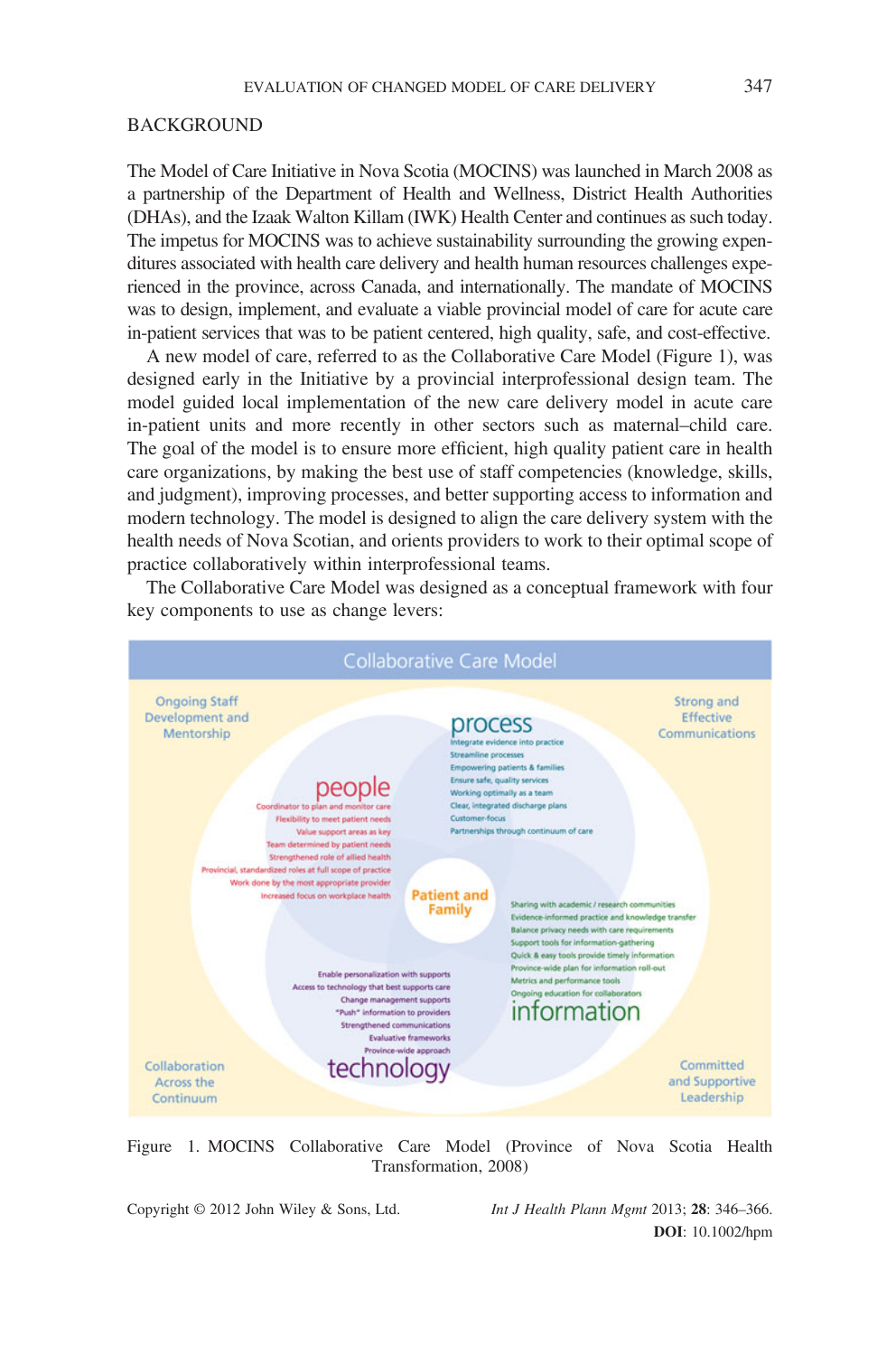- People—having the right people do the right work, collaboratively within interprofessional teams in which the roles of the health care providers are optimized to meet the needs of patients and their families;
- Process—redesigning processes to eliminate waste, prevent duplication of effort by the health care team, and enable patient and family self care;
- Information—ensuring timely access to information that supports care delivery, research, and academic mandates; and
- Technology—utilizing modern technology to provide safe and timely care.

The provincial model was not intended to be prescriptive about specific processes and practices; rather, it was expected that each unit would take the components of the model as desired attributes and make changes specific to the unit's unique context and patient needs so as to more fully embody those attributes.

Guided by a Senior Advisory Committee, a Provincial Leadership Team made up of local DHA/IWK Leads and Provincial Project Leaders at the Department of Health & Wellness facilitated the phased implementation of this model, beginning with 14 "showcase" units—that is, those units where the model of care was implemented.

Implementation of the Collaborative Care Model included a variety of activities aimed at understanding patient care needs and aligning staffing and care processes accordingly. Implementation varied between units according to their different patient and staff complements, but several overarching activities were undertaken. A template for capturing patient health needs was developed, as well as provincially standardized role descriptions reflective of current education and legislation to help guide staffing mix changes to meet those needs. In many cases, licensed practical nurses (LPNs) were supported to undertake education where necessary to support full-scope practice. On some units, managers' spans of control were reduced to enhance their ability to support MOCINS implementation. In addition, assistive personnel were introduced in some areas to perform basic supportive care within their scope of employment. In addition to the "people" changes described, the model saw process changes instituted to reduce inefficiencies, improve accessibility to information and equipment to support care delivery, and increased support for the use of modern technology (e.g. automated medication delivery system and a new call bell system).

It was anticipated that successful implementation of the Collaborative Care Model would result in an overall higher quality experience for the patient and families, with better resource utilization in a health care environment that is safe and satisfactory for both patients and providers. As a result of an improved care delivery model, it was hoped that acute care costs could be stabilized, contributing to greater system sustainability. Cost reduction was therefore viewed as a possible result of the Initiative as opposed to an explicit objective; hence, cost analysis was not part of this evaluation.

While new treatment protocols and health care interventions are implemented and tested often around the world (e.g. Nielsen et al., 1972; Skellie et al., 1982; Baldwin et al., 1993; Bolam et al., 1998; O'Loughlin et al., 1999; Unützer et al., 2001; Abbema et al., 2004; Stringer et al., 2006; Cox et al., 2008; Gupta and Gupta, 2011) and collaborative approaches to health care provision specifically have been developed and evaluated in a variety of settings (e.g. Jacobsson et al., 1998; Katon et al., 1999; Sommers et al., 2000; Chen et al., 2010; Harris et al., 2010; Vera et al., 2010;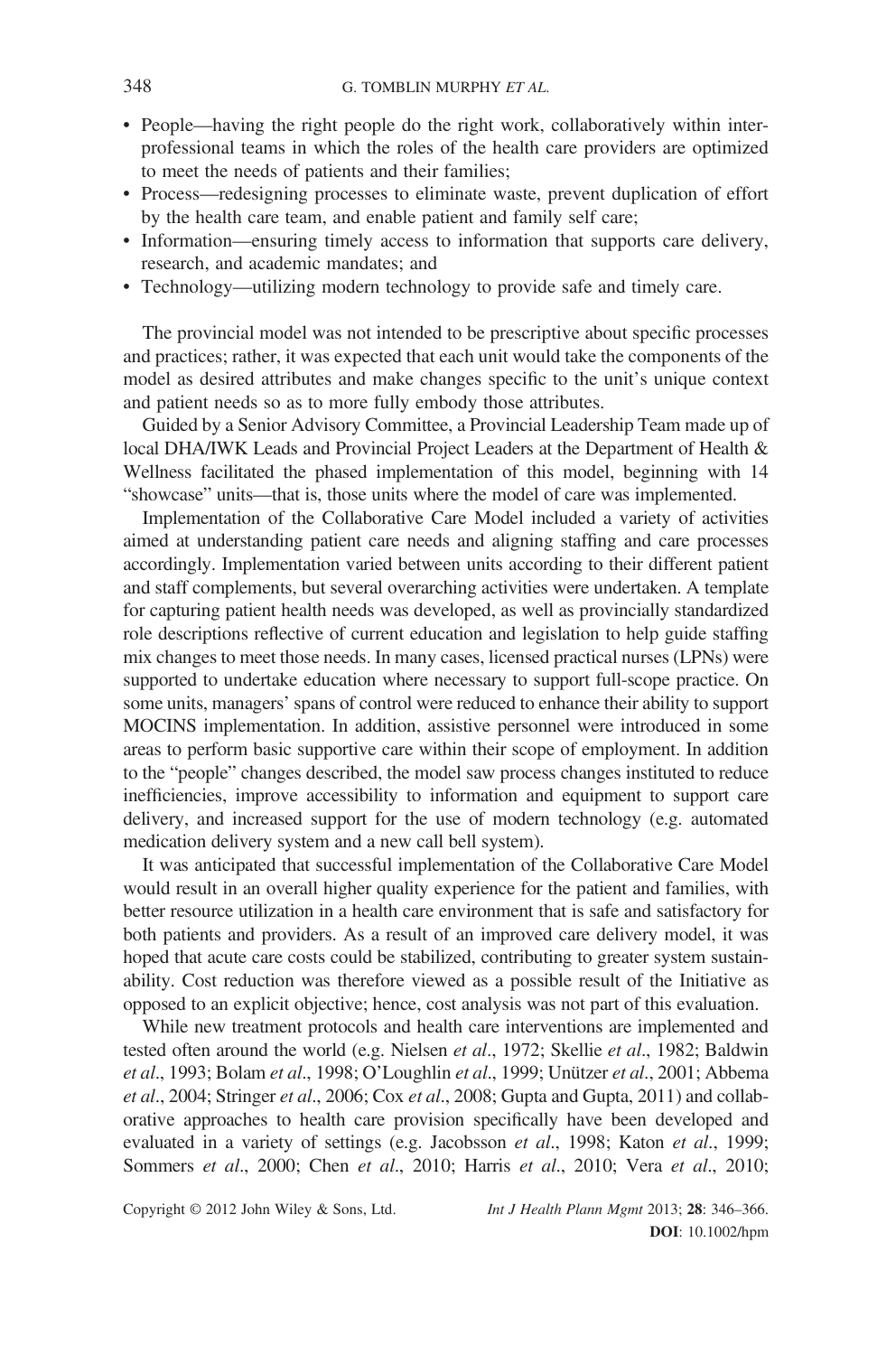Bauer et al., 2011; Schmid et al., 2011), such a broad intervention as MOCINS in which staffing methods and patient care processes are changed and new technology is integrated simultaneously is rare, and rigorous evaluations of them even more so. Further, evaluations of health care initiatives to date have tended to focus on a few patient-level and/or system-level outcomes (e.g. Hughes et al., 1984; Rich et al., 1995; Marciniak et al., 1998; Stewart et al., 1999; Kasper et al., 2002; Katon et al., 2004; Zatzik et al., 2004; Dwight-Johnson et al., 2005; Ell et al., 2008; Bosy et al., 2010; Basinga et al., 2011), whereas others (e.g. Hall *et al.*, 2007; Calache and Hopcraft, 2011) have only considered the impact of changes on provider outcomes. Few evaluations (e.g. Zimmer et al., 1985; Cummings et al., 1990) of new care delivery methods have simultaneously investigated their impacts on patient-level, provider-level and system-level outcomes.

# **OBJECTIVE**

The objective of the evaluation was to determine the effectiveness of MOCINS in arriving at the envisioned care model by investigating its impacts (if any) on patient, system, and provider outcomes. The key questions guiding the evaluation were as follows:

- 1. To what degree is implementation of the new model of care associated with changes in patient, provider, and system outcomes?
- 2. Will observed changes in these outcomes assist in reducing provincial health human resources (HHR) shortages?

Question #1 was addressed using outcome mapping (Earl et al., 2001). This approach involves the identification of "target" stakeholders to be affected by the new model of care, the process indicators to measure its implementation, and the outcome indicators to measure its effects.

Question #2 was addressed using simulation modeling (Tomblin Murphy et al., 2009). In the interests of brevity, only the pursuit of the first objective—that is, the outcome mapping component—is discussed in this paper.

# **METHODS**

A repeated survey design using mixed methods was used and involved concurrent measurement of process and outcomes indicators at baseline and follow-up at each showcase unit. The indicators to be included in the evaluation were identified in collaboration with the MOCINS provincial implementation team, consisting of dozens of staff (representing allied health, medicine, and nursing) and managers from each of the showcase units.

#### Instrument Development

Evaluation instruments were developed following the outcome mapping approach (Earl et al., 2001) to gather information on each of the evaluation indicators from the key stakeholders to be impacted by MOCINS. These included showcase unit patients and their families, health care providers working on the showcase units, showcase unit managers,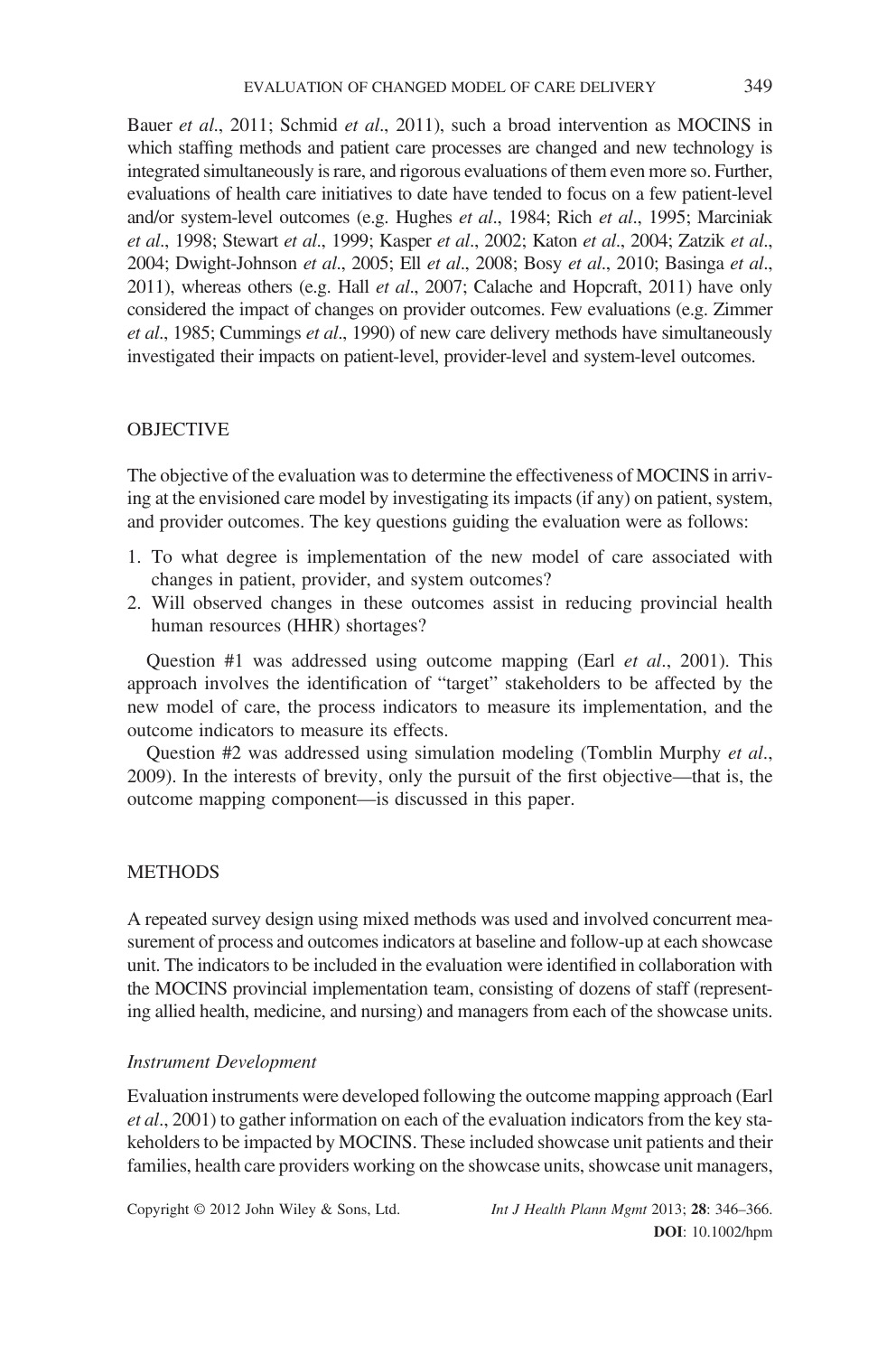district senior administrators, or some combination of these, depending on the nature of the indicator. These instruments included

- A paper-based or electronic Administrative Process Record (APR) for unit managers;
- A paper-based questionnaire for patients and their families;
- A web-based questionnaire for health care providers; and
- Focus group reporting templates called Performance Journals.

The APRs prompted the unit managers to provide a variety of administrative data on the evaluation indicators at the unit level. In addition to snapshots of the current number of patients and number and type of staff on the unit, these data included information (over the most recent 6-month period) on

- The unit's readmission<sup>1</sup> and repeat admission<sup>2</sup> rates;
- The number of falls, medical errors,<sup>3</sup> adverse events,<sup>4</sup> hospital-acquired infections, "failure to rescue" incidents,<sup>5</sup> and in-patient deaths on the unit;
- The average length of stay on the unit and in the hospital overall by the units' patients;
- The number of resource intensity weighted $6$  cases discharged on the unit;
- The number of occupational health and safety incidents on the unit;
- The number of staff who left the unit (turnover);
- The number of incidents of violence on the unit;
- The total number of worked hours and overtime hours by each type of unit staff; and
- The total number of shifts missed by each type of unit staff due to illness or injury.

Each of these items was identified as an evaluation indicator. In addition to this administrative data, the APRs also requested the perspectives of the unit managers on a variety of aspects of the care, planning, and change management associated with MOCINS activities happening on their units. These included questions on

- Identifying change management resources (if any) the unit received to implement MOCINS;
- The adequacy of the resources and internal and external supports (including in-kind support) available to the unit to implement MOCINS;
- The consultation of unit staff about MOCINS development and implementation;

<sup>1</sup>Proportion of patients with an unplanned readmission within 28 days of discharge with readmission diagnosis that is the same/related to the previous admission.

<sup>2</sup>Proportion of patients being re-admitted to hospital multiple times within 28 days for *any* condition.

<sup>3</sup>Refers to the failure to complete a planned action as intended or the use of a wrong plan to achieve an aim in the context of the provision of health care.

<sup>4</sup>Refers to an injury related to health care management rather than to an underlying disease process.

<sup>5</sup>The death of a patient with one or more of the following life-threatening complications—UTI, shock, pneumonia, post-operative infection, GI bleeds, or cardiac/respiratory arrests—for which early identification by health providers and medical and nursing interventions can influence the risk of death.

<sup>6</sup>The resource intensity weight of each in-patient discharge is calculated by the Canadian Institute for Health Information to estimate the relative resource requirements associated with that patient's stay in the hospital on the basis of their expected length of stay, case mix, and other factors.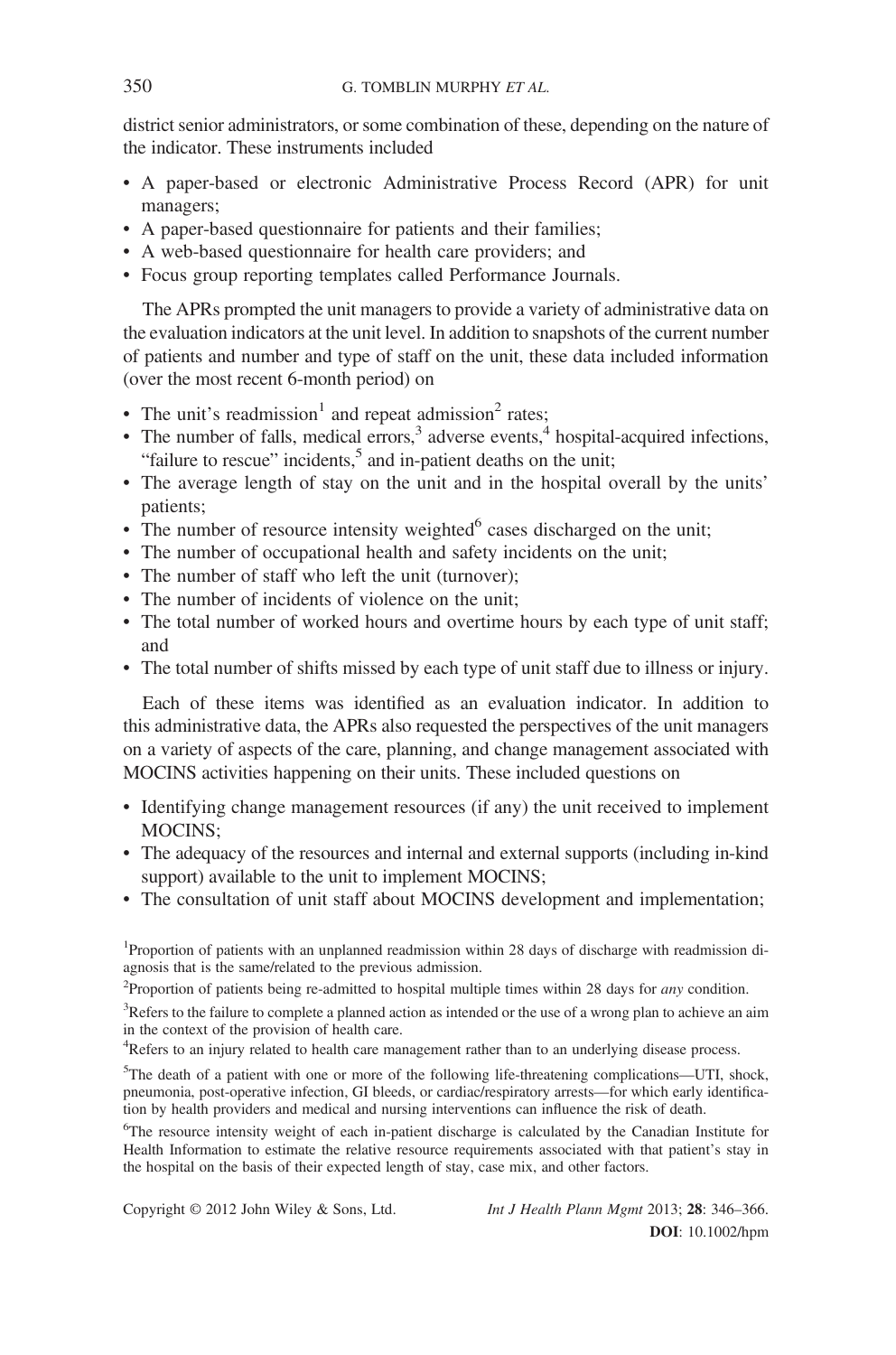- The status of care coordination on the unit:
- The role of assistive personnel such as continuing care assistants on the unit;
- The availability of, and engagement of unit staff in, professional development (PD) activities, including those related to MOCINS; and
- The degree to which patient care, care planning, and discharge planning on the unit were patient centered, team based, and evidence informed (i.e. in keeping with the vision of MOCINS).

The bulk of the survey for patients and families consisted of questions from the Picker Patient Experience (PPE-15) questionnaire (Jenkinson et al., 2002), which was used to measure patient and family satisfaction with the care they received on the showcase units. Other questions were developed specifically for this evaluation on the basis of the remaining indicators identified. For example, patients were asked whether goals for their care and treatment were developed and achieved and whether they came to know the members of their care teams and understand their respective roles; these were all goals of MOCINS. Other questions asked of the patients related to their lengths of stay, whether they had any unplanned readmissions or emergency room visits within a month of discharge, and how they rated their health on a five-point ordinal scale from "excellent" to "poor". Demographic information such as sex and age group was also requested.

The survey for the roughly 800 health care providers attached to the showcase units asked a variety of questions grouped under specific themes. These themes included care coordination, care planning, discharge planning, role of assistive personnel, team climate, role ambiguity and role conflict, technology use, staff development, job satisfaction, and satisfaction with the quality of care on their units. Questions on the role of assistive personnel were adapted from the provincial guidelines and principles for continuing care assistants in acute care (Nova Scotia Department of Health, 2006). Team climate questions were adapted from the short version (Kivimäki et al., 2007) of the Team Climate Inventory (Anderson and West, 1998). Questions on discharge planning were adapted from those described by Lowenstein and Hoff (1994). Role ambiguity and role conflict questions were adapted from those used by Rizzo et al. (1970). Questions about the respondents' level of satisfaction with the quality of care being delivered on their unit, their intentions to leave their jobs (if any), the number of shifts they had missed, and the amount of overtime they worked were adapted from those used by O'Brien-Pallas et al. (2010). Additional questions assessed the number of shifts respondents had missed because of illness or injury, the amount of overtime they had worked, their intentions to leave their jobs (if any), and profiling information such as their profession, sex, and age group.

The Performance Journals organized responses to focus group discussions about various aspects of MOCINS under a number of headings, including

- Components of the initiative that should continue, stop, or be added;
- Transferability and sustainability of the initiative;
- Collaboration among stakeholders through the initiative; and
- Emerging issues requiring further attention.

Once the instruments were drafted, stakeholders from the Department of Health and Wellness, the District Health Authorities, and IWK reviewed them in a content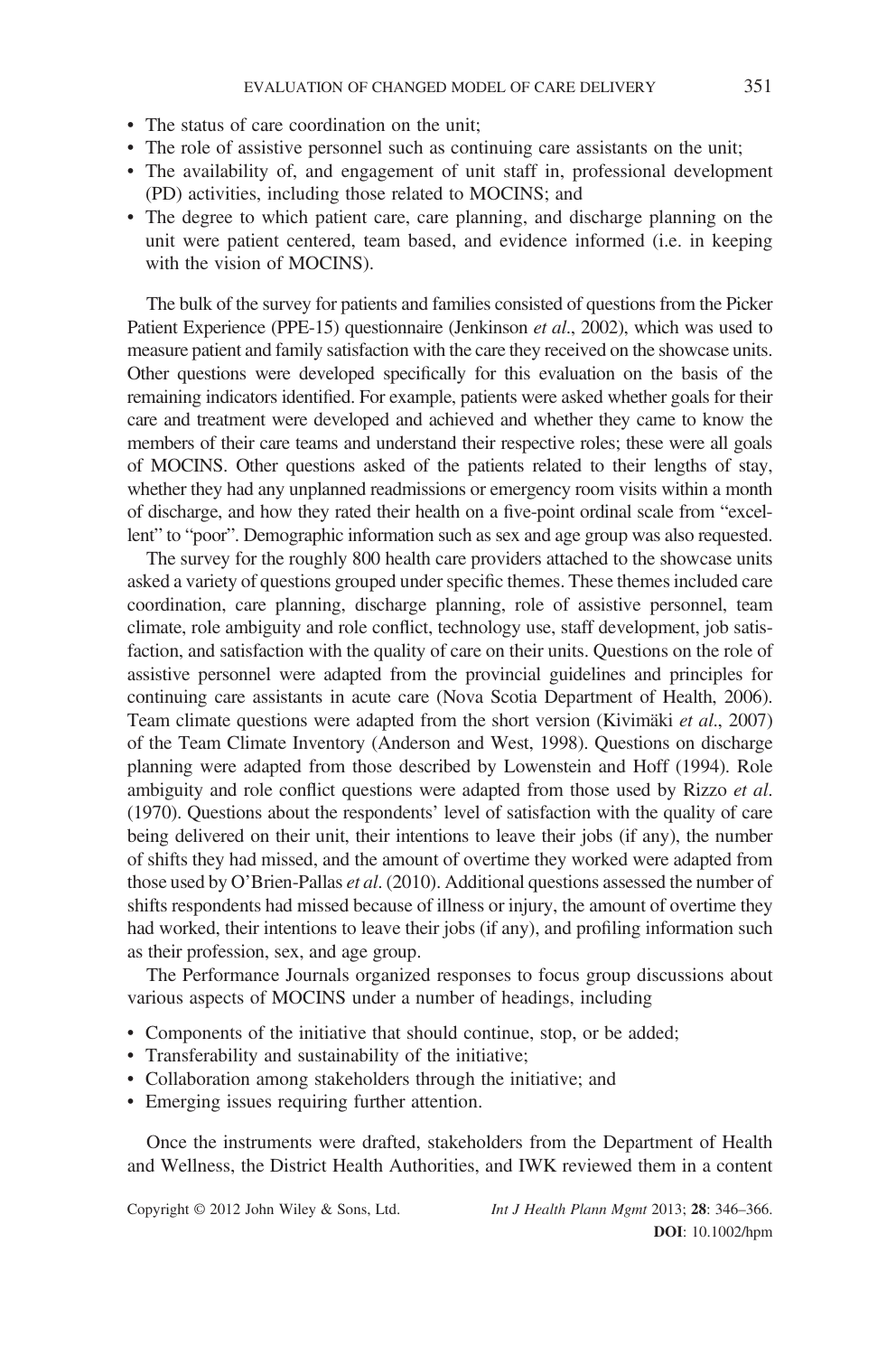validation process; revisions were made accordingly. Ethics approval was then obtained and a privacy impact assessment performed. Following the first round of data collection, the subscales used in each of the surveys were examined for construct validity and internal consistency reliability with the Cronbach's Alpha.

#### Data Collection

A repeated survey design using mixed methods was used for the outcome mapping portion of the evaluation. This design involved concurrent measurement of process and outcome indicators—through application of each of the instruments described previously—as early as possible in 2009 (MOCINS initiatives in most showcase units were to start in 2009) and then again approximately 1 year later at each showcase unit.

The primary study populations included all showcase unit staff and a sample of patients discharged from each showcase unit, in addition to the vice presidents of clinical services from each DHA and the IWK. On the basis of an estimated response rate of 40% and desiring to be 95% confident in detecting a 10 percentage point shift in patient satisfaction (assuming a baseline prevalence of 70%,  $\bar{j}$ ) a sample of approximately 950 patients was selected from across the 14 showcase units in 2009 and 2010 (Colton, 1974). This meant randomly selecting approximately 70 patients discharged from each show case unit in the 4-month period between approximately March and June 2009, with follow up in 2010. All (approximately 800) unit staff were invited to complete the survey at both points in time.

Focus groups were conducted with a purposive sample of key stakeholders, including the staff of all 14 showcase units (ranging from 4 to 15 participants per unit in both 2009 and 2010) as well as the vice presidents of patient care from each DHA and the IWK, at the beginning and the end of the evaluation period.

#### Data Analysis

Given that some of the showcase units had begun implementing components of the Collaborative Care Model (e.g., changes to staffing mix) before the first round (2009) of evaluation data collection, the focus of the data analyses was to examine associations between process variables that reflected the extent to which MOCINS activities were implemented and outcome variables that reflected provider, patient, and system impacts. This analysis was performed on both the baseline (2009) and follow-up (2010) data.

Provider workplace indices were derived from several series of related but independent variables in the providers' questionnaire. These indices reflect the effects of key MOCINS activities, and in this sense, they are provider outcome variables but also measures of the degree to which units are exhibiting the characteristics described by the Collaborative Care Model. Examples include care coordination, care planning, assistive personnel integration, team climate, role clarity and role conflict, and overall job satisfaction. Statistical associations between the providers' attendance at PD sessions and their score on these workplace indices were examined. Associations

<sup>7</sup>Statistics Canada (2005) estimates patient satisfaction in Nova Scotia to be around 86%. For this study, a more conservative estimate of 70% was used, which requires a larger sample size.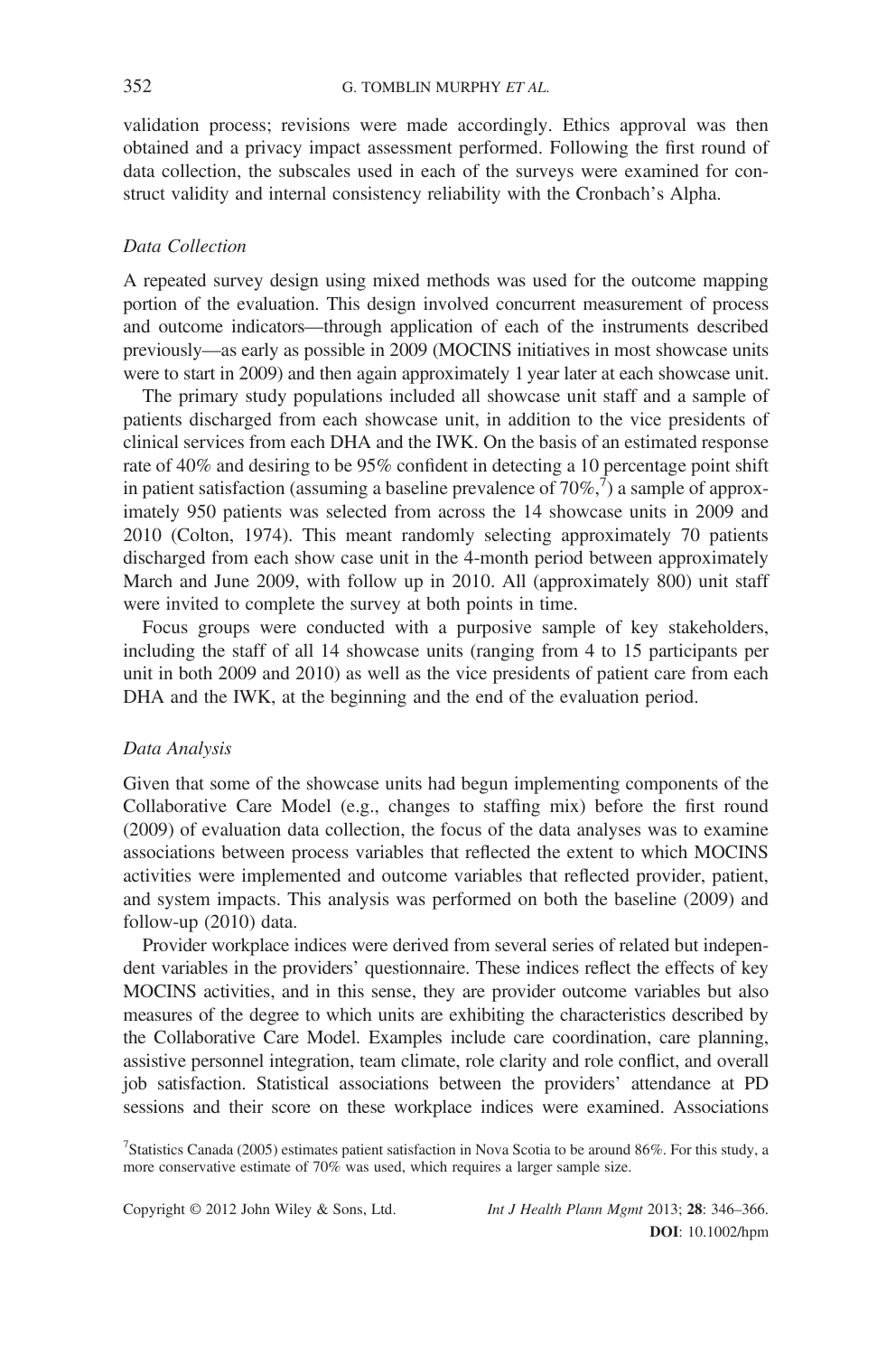between provider workplace indices and patient outcomes were also examined at the unit level. In this way, these workplace indices function as either process or outcome indicators, depending on whether one is attempting to understand the effectiveness of MOCINS activities or the impact of workplace characteristics on patients, staff, and the health care system overall.

For provider and patient outcomes, the difference between 2009 and 2010 was tested using  $t$ -tests ${}^{8}$  and chi-square tests with adjustment for showcase unit. For unit-level system outcomes, the 2009–2010 difference was tested with paired t-tests and chi-square tests. Multivariate statistical techniques used were multiple linear regression when the outcome variable was continuous (e.g., the workplace indices) and logistic regression analysis when the outcome variable was categorical (e.g., emergency room visits or general health status). Adjustment for stratified sampling method (using SAS PROC SURVEY) as well as for showcase unit, provider age, sex, occupation and years in the unit (for the provider survey), and patient age and sex (for the patient and family survey) was carried out (Aday and Cornelius, 2006). The multiple-testing environment was accounted for with Bonferroni adjustment (Bland and Altman, 1995).

Following the second and last rounds of data collection, the data from the initial and follow-up provider data collection tools were linked by respondent identification number. This allowed for the calculation of change in the outcome indicators between initial to follow-up assessments, and the estimation of association between process indicators (e.g. engagement in MOCINS activities) and these changes after adjustment for potential confounders. Regression coefficients were estimated by maximum likelihood using generalized models.

Data in the APR were analyzed to generate unit-level variables (e.g. staff turnover rate) and then linked with the patient and provider data via the respondent's showcase unit. The association between individual provider workplace indices, which reflect the implementation of MOCINS initiatives (e.g. care coordination and team climate), and unit-level system outcomes (e.g. provider productivity) was tested using multilevel models. The association between the unit mean provider workplace indices and the unit mean system outcomes was tested using ordinary least squares regression (OLS).

Focus group facilitators directed the discussions around four broad areas: successes, challenges, transferability, and sustainability; the discussions were audio recorded, transcribed, and analyzed to identify key themes.

The purpose of these analyses was to understand, first, the degree to which the showcase units grew to more closely exhibit the workplace characteristics described in the Collaborative Care Model during the course of the study; second, the degree to which any such changes were associated with participation by unit staff in MOCINS activities; third, the degree to which outcomes at the patient (e.g. satisfaction with care), provider (e.g. job satisfaction) and system (e.g. overtime use) levels improved during the study period; and fourth, the degree to which workplace characteristics were associated with improvements in those outcomes.

 ${}^{8}$ Out of about 250 provider respondents in each survey, 55 were the same individuals in both (about 20%). Given that about 80% of the samples were independent, and the total samples provide more power, and the t-test is robust with respect to violation of assumptions, independent t-tests were used in these analyses unless otherwise stated.

Copyright © 2012 John Wiley & Sons, Ltd. Int J Health Plann Mgmt 2013; 28: 346–366. DOI: 10.1002/hpm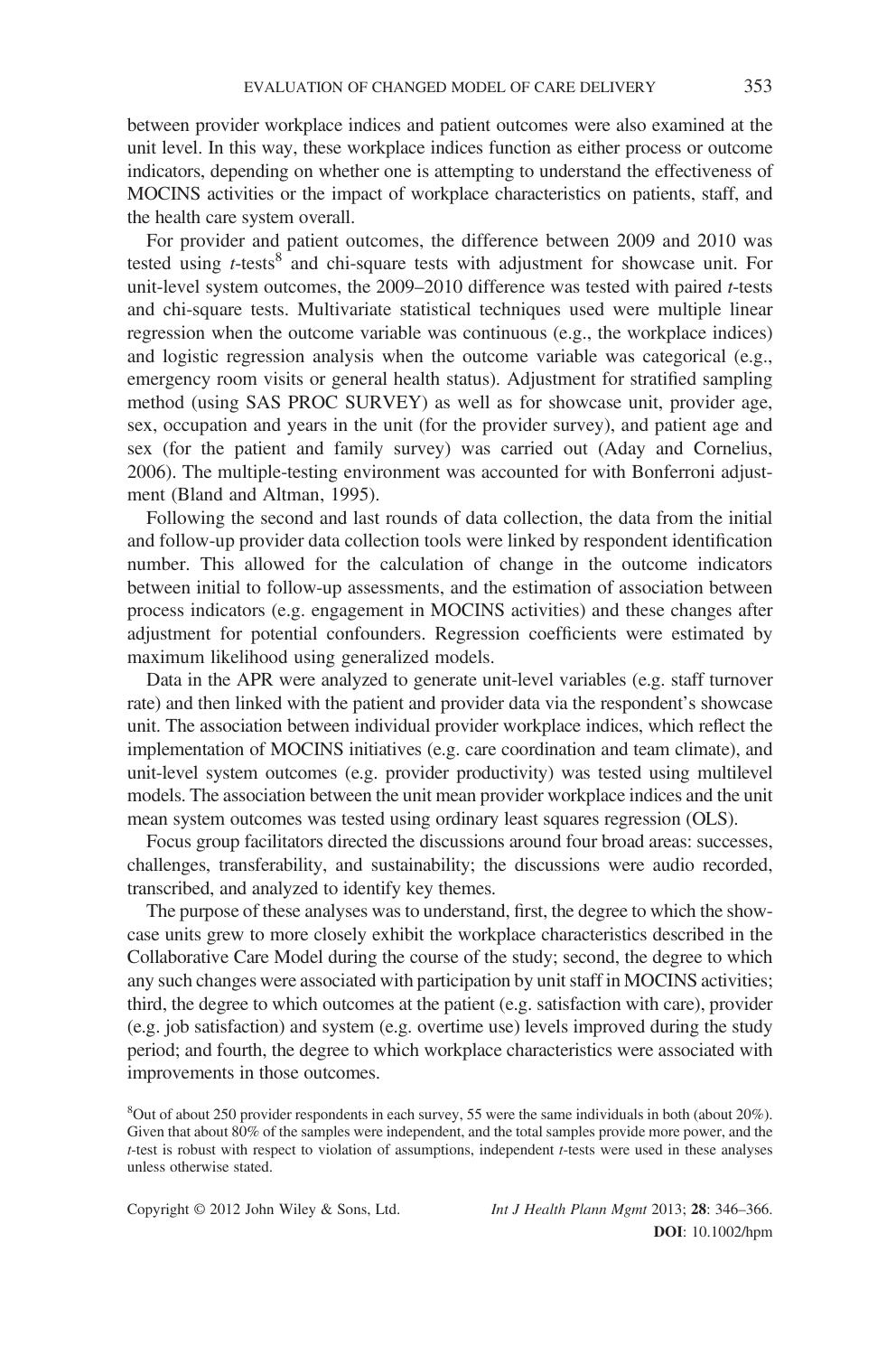#### RESULTS

The results of the outcome mapping portion of the evaluation are presented as follows. Described first are the perspectives of the showcase unit managers on implementation of the MOCINS initiatives, followed by results from the provider survey, the patient and family survey, and the APR. The results of linking the data from different sources are then presented. Finally, themes emerging from the focus group discussions are described.

## MOCINS Implementation

Completed APRs were obtained for 13 of 14 showcase units in 2009 and all 14 in 2010. As few as nine and as many as 13 of the showcase unit managers (two of the units share the same manager) responded to individual questions on the APRs, with response rates to individual questions improving in 2010.

Few of the managers indicated that the showcase units had been allocated additional resources—financial or otherwise—to implement MOCINS. This is consistent with the vision of MOCINS being a largely "cost neutral" initiative; the differing responses may reflect a difference in what individual managers considered to be "resources". Fewer than half of the managers agreed that the unit had sufficient resources to implement MOCINS; however, most reported receiving adequate support to implement MOCINS from government and their health authority in both 2009 and 2010.

Administrative Process Record data indicated that all 14 units provided clinical skills development and mentorship activities before both the first and second data collection periods. In addition, all units provided role optimization activities after the first and before the second data collection period, and the majority provided other types of PD opportunities for staff between the two data collection periods. The majority of unit managers also reported hiring assistive personnel as part of MOCINS and that various patient care review processes—such as interprofessional care planning, documentation, and discharge planning—had been reviewed before either period. Less than a third of managers reported that clinical pathways had been reviewed prior to the first evaluation period, but more than half reported that they had prior to the second.

## MOCINS Patient and Family Survey

To administer the patient and family survey, questionnaires were mailed through the provincial health care insurance provider to 971 patients discharged from any of the 14 showcase units between 1 March and 30 June 2009 (for the first round of data collection) and 1 January to 30 April 2010 (for the second round of data collection). Completed questionnaires were received from 294 (30% response rate) in 2009 and 311 in 2010 (32%). The 2009 sample was 69% female with an average age of 57, whereas the 2010 sample was 60% female with an average age of 67. Although there were some differences in these characteristics between the samples and the corresponding patient populations, analyses of the patient and family survey data were weighted to adjust for these differences.

Figure 2 presents the proportion of patients reporting each of the Picker Patient Experience items on the 2009 and 2010 surveys. All experience items showed improvement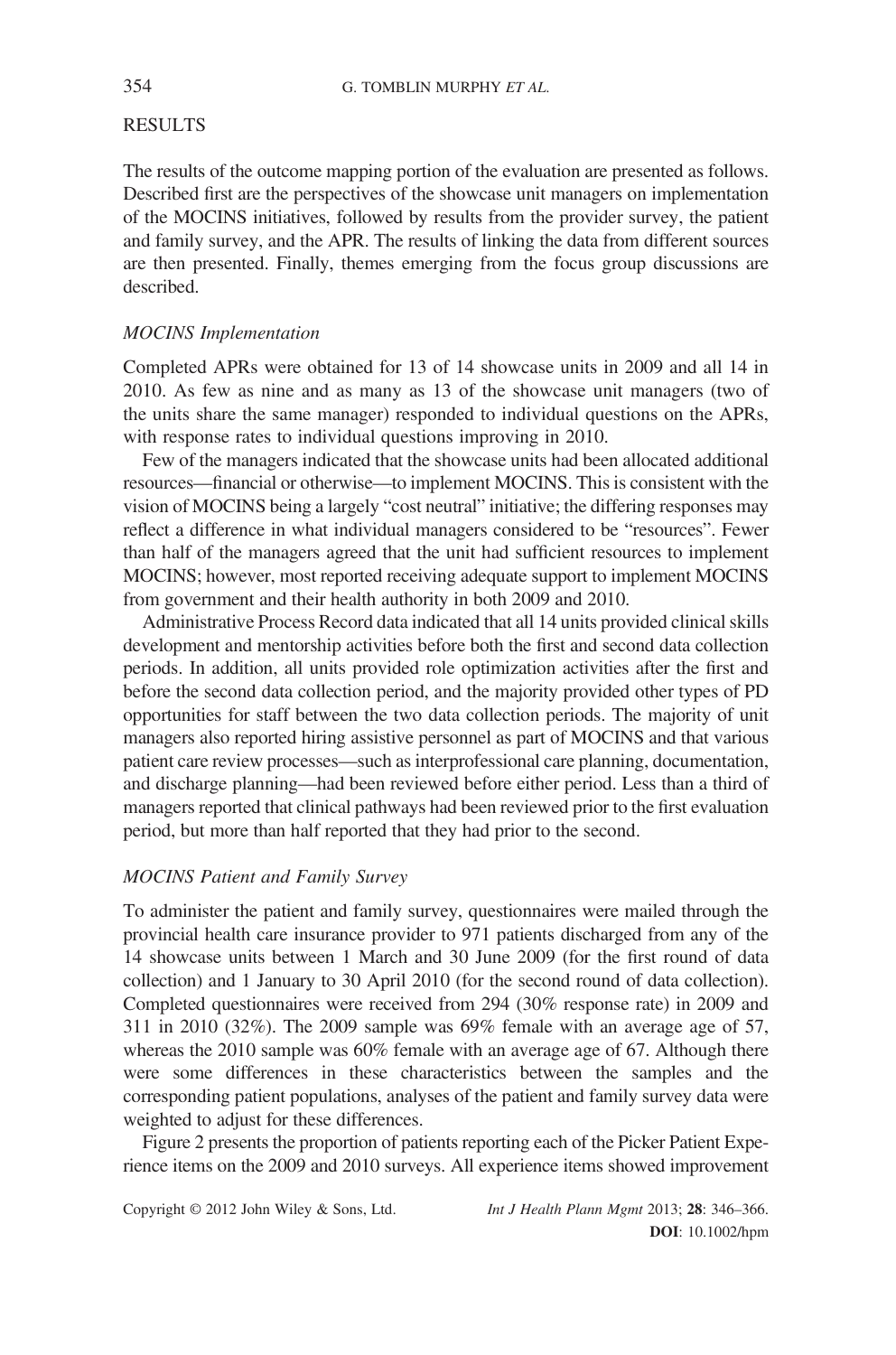

Figure 2. Patient/family-reported hospital experience on Model of Care Initiative in Nova Scotia showcase units, 2009/2010

during this period of time, although none of the improvements was found to be statistically significant.<sup>9</sup> The item experienced by the highest proportion of patients at both points in time was "Not sufficiently involved in decisions"—53% of patients and families surveyed reported feeling this way in 2009, with 49% reporting as much in 2010.

Lengths of stay reported by showcase unit patients in both the showcase units themselves ( $p = 0.040$ ) and in the hospital overall ( $p = 0.083$ ) were lower in 2010 than in 2009. Patients in 2010 also reported fewer emergency room visits, readmissions, and better health within a month of discharge compared with those in 2009, although these differences were not found to be statistically significant by chi-squared analysis.

### MOCINS Provider Survey

Invitations to complete the first and second questionnaires were sent to all providers across the 14 showcase units during the first data collection period. A total of 231 out of about 800 responded to the first questionnaire (29% response rate) and 264 of 755 to the second (35%). Analysis was weighted by age and sex of the respondents to adjust for nonresponse. Descriptive statistics on the respondents to both samples are provided in Table 1.

All provider workplace indices were found to have a high level of internal consistency reliability when tested following their first administration, with Cronbach's alphas of 0.75 or higher. The descriptive statistics for these and other provider outcomes as measured in both surveys are provided in Table 2.

The overall "scores" of the showcase units on care coordination, assistive personnel, team climate, discharge planning, and job satisfaction scales all increased statistically significantly from 2009 to 2010 (Table 2). Providers also reported working <sup>9</sup>This study was powered to detect a 10 percentage point shift at  $p < 0.05$ . Most shifts were less than 10 percentage points. A sample powered to detect a five percentage point shift would have been prohibitively large.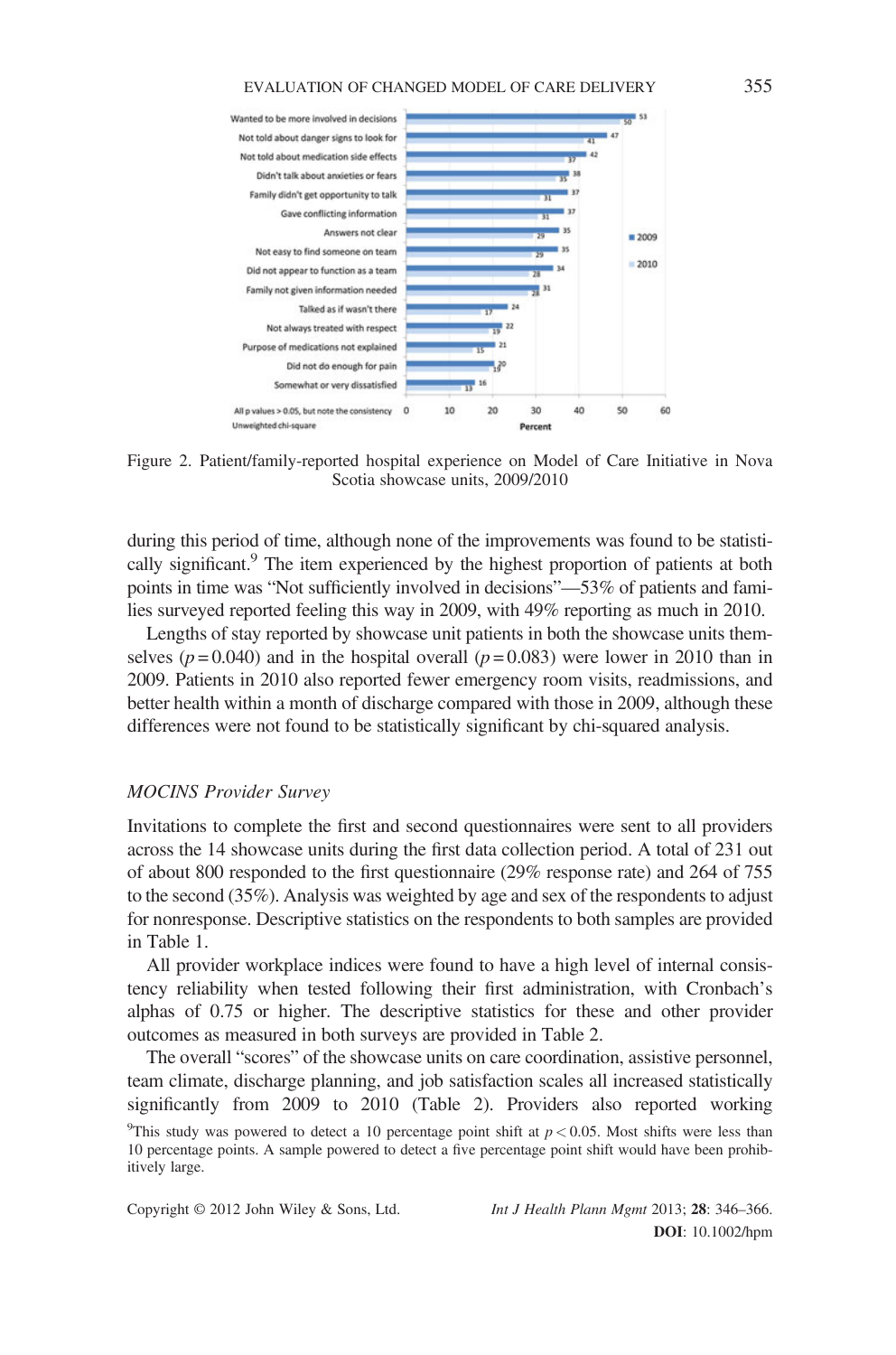|                                                       | 2009 distribution | 2010 distribution |
|-------------------------------------------------------|-------------------|-------------------|
| Descriptor                                            | $(n=231)$         | $(n=264)$         |
| Profession                                            |                   |                   |
| Registered nurse                                      | 50%               | 37%               |
| Licensed practical nurse                              | 28%               | 22%               |
| Unit clerk                                            | 7%                | 3%                |
| Physician                                             | $2\%$             | ${<}1\%$          |
| Other (e.g. physician, occupational therapist,        | 14%               | 29%               |
| physiotherapist, pharmacist, and assistive personnel) |                   |                   |
| Gender                                                |                   |                   |
| Female                                                | 96%               | 93%               |
| Male                                                  | 5%                | 7%                |
| Age                                                   |                   |                   |
| $20 - 29$                                             | 31%               | 23%               |
| $30 - 39$                                             | 21%               | 23%               |
| $40 - 49$                                             | 27%               | 24%               |
| $50 - 59$                                             | 18%               | 18%               |
| $60 - 69$                                             | $2\%$             | $3\%$             |

Table 1. Distribution of provider survey respondents, Nova Scotia Department of Health, 2009/2010

substantially less overtime in 2010 compared with that in 2009 ( $p = 0.045$ ). Although not statistically significant, it is noteworthy that role clarity increased and role conflict (an opposite construct) decreased from 2009 to 2010. These analyses were adjusted for the showcase unit so that any pre-existing differences did not influence the results.

Although showcase units started the MOCINS initiatives at different times, the provider workplace indices did not appear to vary significantly with the length of time between their respective start dates and the first set of data collection in the evaluation. The exception was the assistive personnel index, which increased with length of time since the unit started the MOCINS project  $(p = 0.0004)$ . This may indicate that the workplace characteristics reflected by this index required the most time to influence; it may also indicate that many of the showcase units had a pre-existing capacity for adapting to change quickly.

The association between the workplace indices and provider attendance at MOCINS PD sessions is reported in Table 3. Only those associations found to be at or close to the conventional level of statistical significance are shown.

According to the 2009 provider survey, attendance at various types of PD sessions was associated with higher scores on several workplace indices. Results from the 2010 survey show similar associations, although fewer of them (reasons for which are discussed in the succeeding paragraphs).

Although not shown, provider attendance at technology skills development opportunities was associated with shorter patient lengths of stay in the showcase unit and a higher level of patient self-assessed health after discharge.

The associations between provider attendance at PD and changes in provider outcomes from 2009 to 2010 were also investigated. Of the roughly 500 individuals who completed either the 2009 or 2010 provider survey, 55 completed both and could thus be included in this analysis, which was carried out using generalized models. Because of the smaller N, making it less likely that an association would be found to be significant because of chance alone, Bonferroni adjustment (Bland and Altman, 1995) was not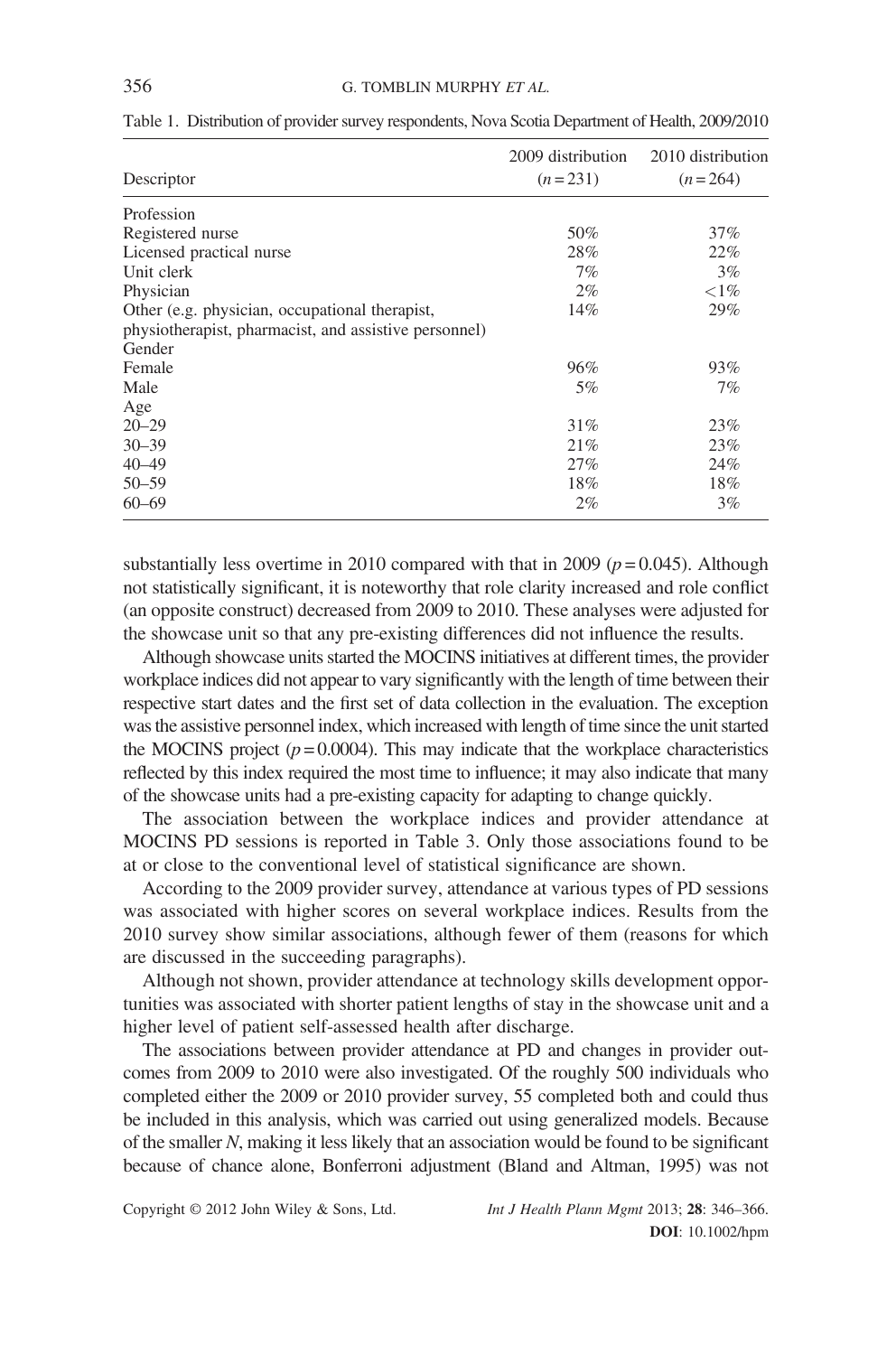|                                                                                                            |            | First survey                                                                                                                                                                                                                                                                                                  |                                                        |        | Second survey                                                                                                                                                                                                                                                                                       |                                                           |                                                                                                             |                                                                                                                             |
|------------------------------------------------------------------------------------------------------------|------------|---------------------------------------------------------------------------------------------------------------------------------------------------------------------------------------------------------------------------------------------------------------------------------------------------------------|--------------------------------------------------------|--------|-----------------------------------------------------------------------------------------------------------------------------------------------------------------------------------------------------------------------------------------------------------------------------------------------------|-----------------------------------------------------------|-------------------------------------------------------------------------------------------------------------|-----------------------------------------------------------------------------------------------------------------------------|
| Provider outcome                                                                                           |            | Mean or %                                                                                                                                                                                                                                                                                                     | Standard error<br>of mean                              | $\geq$ | Mean or %                                                                                                                                                                                                                                                                                           | Standard error<br>of Mean                                 | Ratio of means<br>(2nd/1st)                                                                                 | $p$ -value <sup><math>\hat{ }</math></sup><br>Ratio                                                                         |
| Care coordination                                                                                          |            |                                                                                                                                                                                                                                                                                                               |                                                        |        |                                                                                                                                                                                                                                                                                                     |                                                           | .068                                                                                                        |                                                                                                                             |
| Assistive personnel                                                                                        |            | $\begin{array}{l} 1.73 \\ 1.73 \\ 1.74 \\ 1.75 \\ 1.76 \\ 1.77 \\ 1.78 \\ 1.79 \\ 1.79 \\ 1.70 \\ 1.73 \\ 1.73 \\ 1.73 \\ 1.73 \\ 1.73 \\ 1.73 \\ 1.73 \\ 1.73 \\ 1.73 \\ 1.73 \\ 1.73 \\ 1.73 \\ 1.73 \\ 1.73 \\ 1.73 \\ 1.73 \\ 1.73 \\ 1.73 \\ 1.73 \\ 1.73 \\ 1.73 \\ 1.73 \\ 1.73 \\ 1.73 \\ 1.73 \\ 1.$ | 0.296<br>0.370<br>0.323<br>0.32342<br>0.440<br>0.32342 |        | $\begin{array}{l} 29.88 \\ 20.44 \\ 20.44 \\ 20.44 \\ 20.44 \\ 20.44 \\ 20.44 \\ 20.44 \\ 20.44 \\ 20.44 \\ 20.44 \\ 20.44 \\ 20.44 \\ 20.44 \\ 20.44 \\ 20.44 \\ 20.44 \\ 20.44 \\ 20.44 \\ 20.44 \\ 20.44 \\ 20.44 \\ 20.44 \\ 20.44 \\ 20.44 \\ 20.44 \\ 20.44 \\ 20.44 \\ 20.44 \\ 20.44 \\ 20$ | 272<br>0.313<br>0.687<br>0.772<br>0.338<br>0.437<br>0.438 |                                                                                                             | $0.017$<br>$0.031$<br>$0.031$<br>$0.0345$<br>$0.0345$<br>$0.0345$<br>$0.0345$<br>$0.0345$<br>$0.0345$<br>$0.045$<br>$0.045$ |
| Team climate                                                                                               |            |                                                                                                                                                                                                                                                                                                               |                                                        |        |                                                                                                                                                                                                                                                                                                     |                                                           | 670<br>670                                                                                                  |                                                                                                                             |
|                                                                                                            |            |                                                                                                                                                                                                                                                                                                               |                                                        |        |                                                                                                                                                                                                                                                                                                     |                                                           |                                                                                                             |                                                                                                                             |
| Care planning<br>Discharge planning                                                                        |            |                                                                                                                                                                                                                                                                                                               |                                                        |        |                                                                                                                                                                                                                                                                                                     |                                                           | 1.024<br>1.072<br>1.084<br>1.058<br>1.154<br>1.154                                                          |                                                                                                                             |
|                                                                                                            |            |                                                                                                                                                                                                                                                                                                               |                                                        |        |                                                                                                                                                                                                                                                                                                     |                                                           |                                                                                                             |                                                                                                                             |
| Role clarity<br>Role conflict                                                                              |            |                                                                                                                                                                                                                                                                                                               |                                                        |        |                                                                                                                                                                                                                                                                                                     |                                                           |                                                                                                             |                                                                                                                             |
| Job satisfaction                                                                                           | 218<br>207 |                                                                                                                                                                                                                                                                                                               |                                                        |        |                                                                                                                                                                                                                                                                                                     |                                                           |                                                                                                             |                                                                                                                             |
| intention to leave                                                                                         | 233        |                                                                                                                                                                                                                                                                                                               | $\overline{\phantom{a}}$                               |        |                                                                                                                                                                                                                                                                                                     |                                                           |                                                                                                             |                                                                                                                             |
| $WCB12$ absence                                                                                            |            |                                                                                                                                                                                                                                                                                                               | $\overline{\phantom{a}}$                               |        |                                                                                                                                                                                                                                                                                                     |                                                           |                                                                                                             |                                                                                                                             |
| Shifts missed                                                                                              |            |                                                                                                                                                                                                                                                                                                               |                                                        |        |                                                                                                                                                                                                                                                                                                     | 0.247                                                     | 0.875                                                                                                       |                                                                                                                             |
| Overtime hours                                                                                             |            |                                                                                                                                                                                                                                                                                                               | 0.320                                                  | 179    | 2.3                                                                                                                                                                                                                                                                                                 | <b>168</b>                                                | 0.58                                                                                                        |                                                                                                                             |
| Weighted multiple regressio<br>Significant at $\alpha = 0.05$ .<br><sup>2</sup> Shift missed because of an |            | m analysis adjusted for showcase unit                                                                                                                                                                                                                                                                         |                                                        |        |                                                                                                                                                                                                                                                                                                     |                                                           | injury or condition severe enough to justify the involvement of the provincial Workers' Compensation Board. |                                                                                                                             |

Table 2. Descriptive statistics for Model of Care Initiative in Nova Scotia provider outcomes, 2009 and 2010 Table 2. Descriptive statistics for Model of Care Initiative in Nova Scotia provider outcomes, 2009 and 2010

 $\overline{\phantom{a}}$ 

Copyright © 2012 John Wiley & Sons, Ltd. Int J Health Plann Mgmt 2013; 28: 346-366. DOI: 10.1002/hpm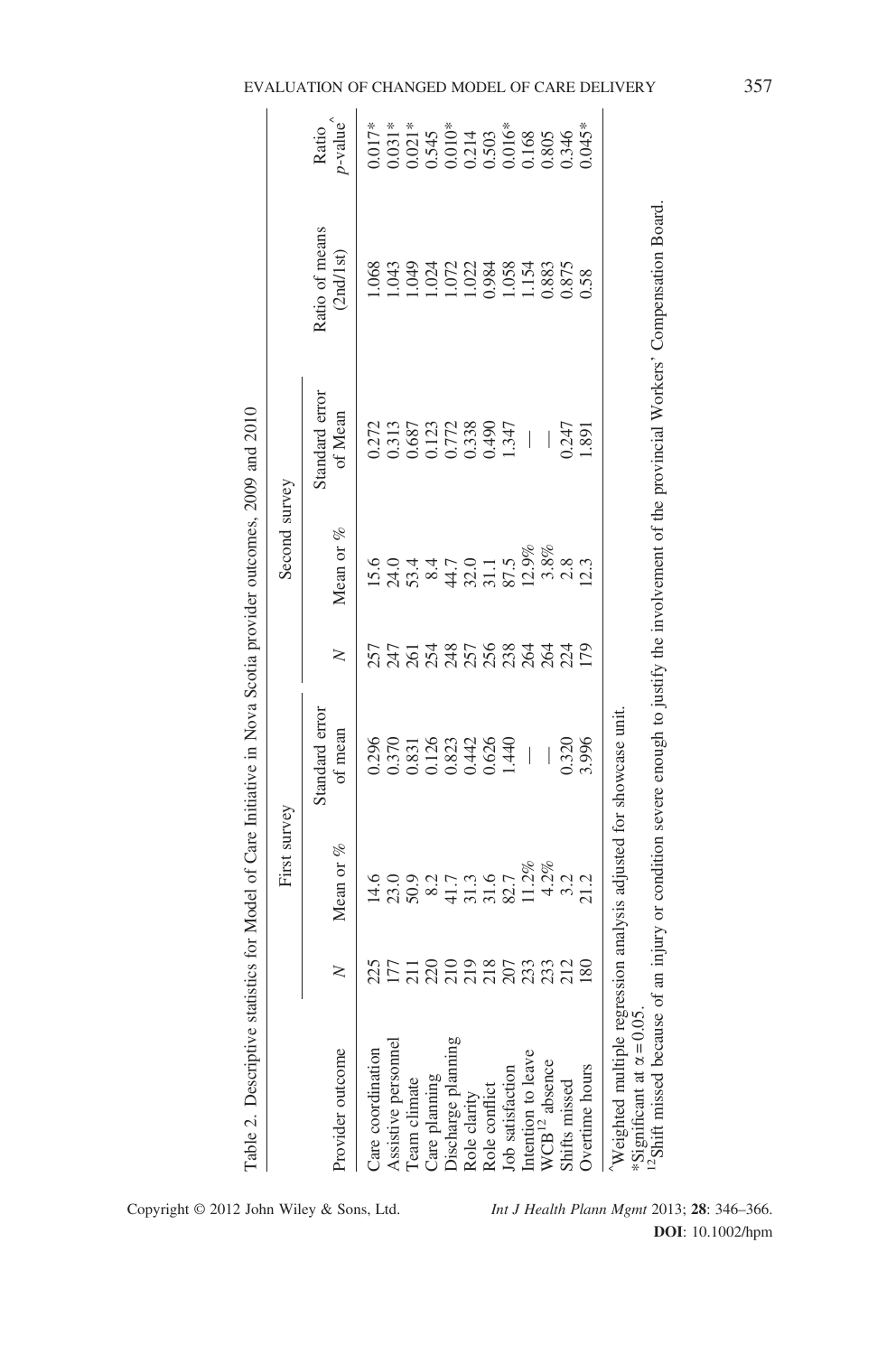| Professional development<br>opportunities attended | Associated workplace<br>indices | Regression<br>coefficient | $p-$<br>value |
|----------------------------------------------------|---------------------------------|---------------------------|---------------|
| 2009 provider survey $(N=231)$                     |                                 |                           |               |
| Technology skills                                  | Discharge planning              | 4.664                     | 0.009         |
| Team effectiveness                                 | Care coordination               | 1.760                     | $0.004*$      |
|                                                    | Assistive personnel             | 2.556                     | $0.002*$      |
|                                                    | Team climate                    | 4.000                     | 0.023         |
| Role optimization                                  | Team climate                    | 6.334                     | $0.004*$      |
|                                                    | Role clarity                    | 3.688                     | $0.002*$      |
| Other staff development                            | Care coordination               | 2.019                     | $0.005*$      |
|                                                    | Job satisfaction                | 10.587                    | $0.003*$      |
| 2010 provider survey $(N=264)$                     |                                 |                           |               |
| Leadership skills                                  | Care planning                   | 1.483                     | 0.039         |
|                                                    | Job satisfaction                | 6.212                     | 0.023         |
| Technology skills                                  | Job satisfaction                | 6.926                     | 0.014         |

Table 3. Associations between professional development and provider workplace indices, Nova Scotia Department of Health, 2006

^ Weighted regression analysis; adjusted for age, sex, occupation, years on unit and showcase unit. \*Statistically significant after Bonferroni adjustment.

carried out in this analysis. Table 4 shows the types of PD activities found to be associated with changes in specific workplace indices at a level of significance of less than 0.1.

Providers who attended PD sessions focusing on leadership skills reported higher levels of care planning, care coordination, and role clarity on their units in 2010 compared with 2009. Similarly, those who attended sessions aimed at mentorship reported improved discharge planning and higher job satisfaction scores in 2010 compared with 2009. In addition, providers who attended role optimization sessions reported reduced role conflict in 2010 compared with 2009.

#### MOCINS System Outcomes

The mean and median changes in the system outcome measures reported on the APRs from 2009 to 2010 were calculated and compared using paired t-tests. Whereas the total

| Attended professional<br>development opportunities <sup>^</sup> | Associated changes in<br>workplace indices $(N=55)$ | Regression<br>coefficient <sup>^^</sup> | $p-$<br>value |
|-----------------------------------------------------------------|-----------------------------------------------------|-----------------------------------------|---------------|
| Leadership skills                                               | Care planning                                       | 1.541                                   | 0.043         |
|                                                                 | Care coordination                                   | 2.091                                   | 0.099         |
|                                                                 | Role clarity                                        | 1.934                                   | 0.081         |
| Mentorship                                                      | Discharge planning                                  | 6.269                                   | 0.046         |
|                                                                 | Job satisfaction                                    | 11.733                                  | 0.018         |
| Role optimization                                               | Role conflict                                       | $-6.485$                                | 0.015         |

Table 4. Associations between professional development and changes in workplace indices, Model of Care Initiative in Nova Scotia 2009–2010

 $^{\wedge}$ Attendance treated as a class variable (0 = no attendance in 2009 or 2010; 1 = attendance in 2009 or 2010; 2 = attendance in 2009 and 2010) with reference level coding. ^^Estimated by maximum likelihood using generalized models procedure.

Copyright © 2012 John Wiley & Sons, Ltd. Int J Health Plann Mgmt 2013; 28: 346–366.

DOI: 10.1002/hpm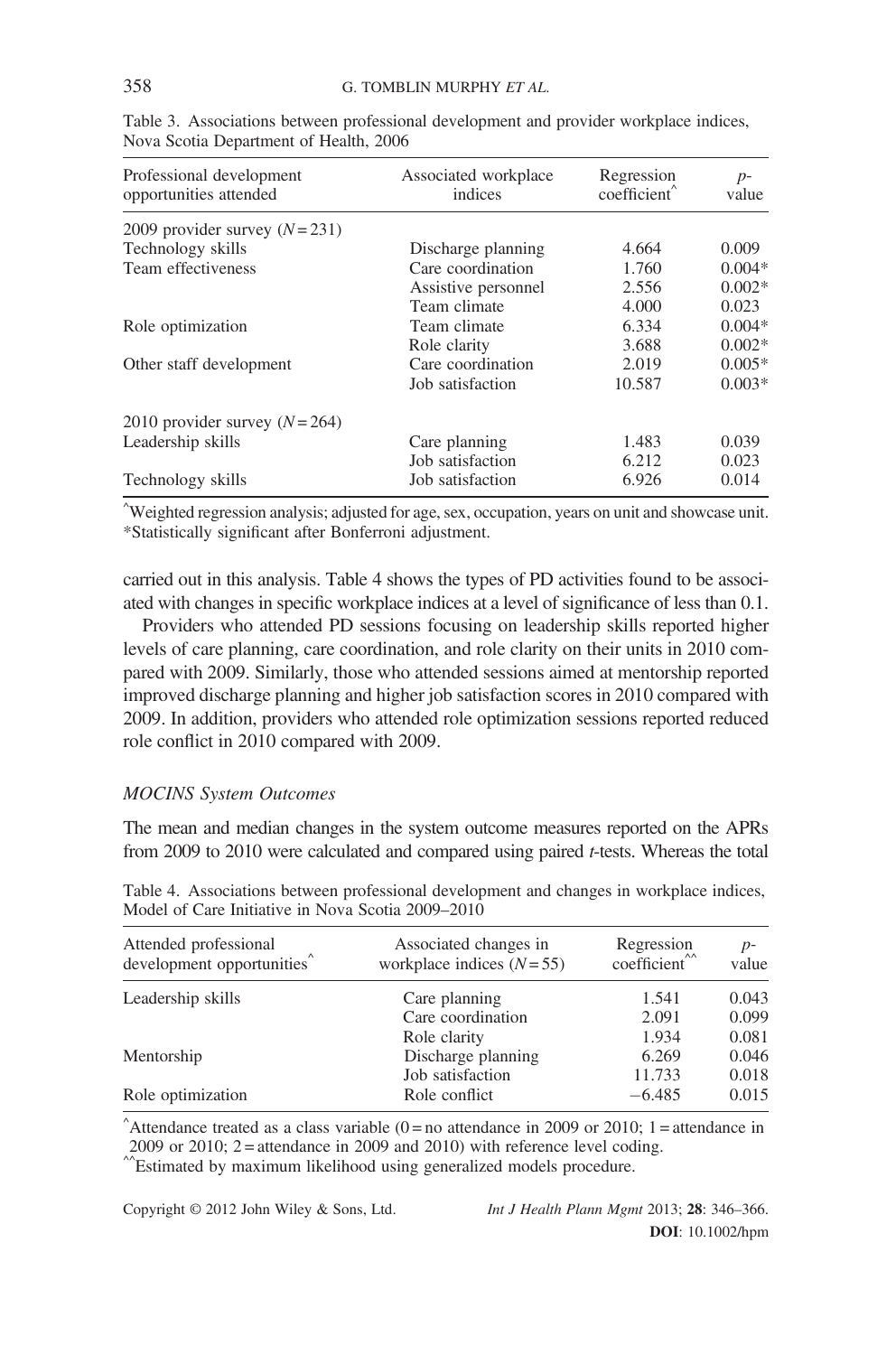number of showcase units in this study was 11 (units within the same hospital were combined), the number that provided administrative data in both 2009 and 2010 was very small, ranging from two to six, depending on the variable. The result was that all of the temporal changes in these variables were highly likely to be due to chance; no statistically significant differences in these unit-level outcomes between 2009 and 2010 were detected.

# Analyses Combining Patient, Provider and System Outcomes

Unit-level data from the APRs and surveys were linked by showcase unit to allow for additional analysis of associations between provider workplace indices and patient and system outcomes. To minimize the probability of declaring an association significant statistically when in this multiple-tested environment (six outcomes for every explanatory variable) it is not, the alpha was adjusted (0.05/6) as per the Bonferroni method (Bland and Altman, 1995) such that the conventional level of statistical significance ( $\alpha$  = 0.05) is met if the *p*-value is equal to or less than 0.008.

The associations found between provider workplace indices and patient outcomes were similar in 2009 and 2010. At both points in time, a higher care planning index—that is, patients and their families being more involved in planning with the care team and a more prevalent use of evidence in care planning—was found to be associated with significantly lower lengths of stay in hospital  $(p=0.005$  and  $p < 0.0001$ , respectively) as well as better self-reported patient health following discharge ( $p < 0.001$  in both years). A higher role clarity index was also associated with significantly lower lengths of stay in hospital  $(p=0.005$  in 2009 and  $p = 0.008$  in 2010). Conversely, a higher assistive personnel index—that is, assistive personnel being more valued, supported and supervised by registered nurses (RNs) and LPNs—was found to be associated with significantly higher lengths of stay in the hospital ( $p = 0.001$  in 2009 and  $p = 0.005$  in 2010); this may be a reflection of greater use of assistive personal on units with low-acuity, long-term care patients awaiting alternative placement in the community.

In comparing the mean provider outcomes by showcase unit with the unit-level system outcomes from the APR, OLS models were used. The association of individual provider scores with the unit-level system outcomes was also assessed using multilevel models.Becausethese statistical techniques tended to yield comparable results, the conceptually simpler OLS models are reported here. Only the statistically significant ( $p < 0.05$ ) associations are reported here. Because the *n* in these analyses is small (effectively equal to the number of showcase units without missing data), the risk of a type 1 error (declaring an association significant when in fact it is not) is also small. For this reason, Bonferroni adjustment for multiple testing was not carried out. The results of this analysis are shown in Table 5.

Results of this analysis indicate that in 2009, units with higher care coordination scores had significantly higher LPN productivity. Units with a higher assistive personnel index had significantly fewer infections per patient. Units with better team climate had significantly fewer repeat admissions and medical errors. On units with higher care planning indexes, there were lower lengths of stay, fewer repeat admissions, fewer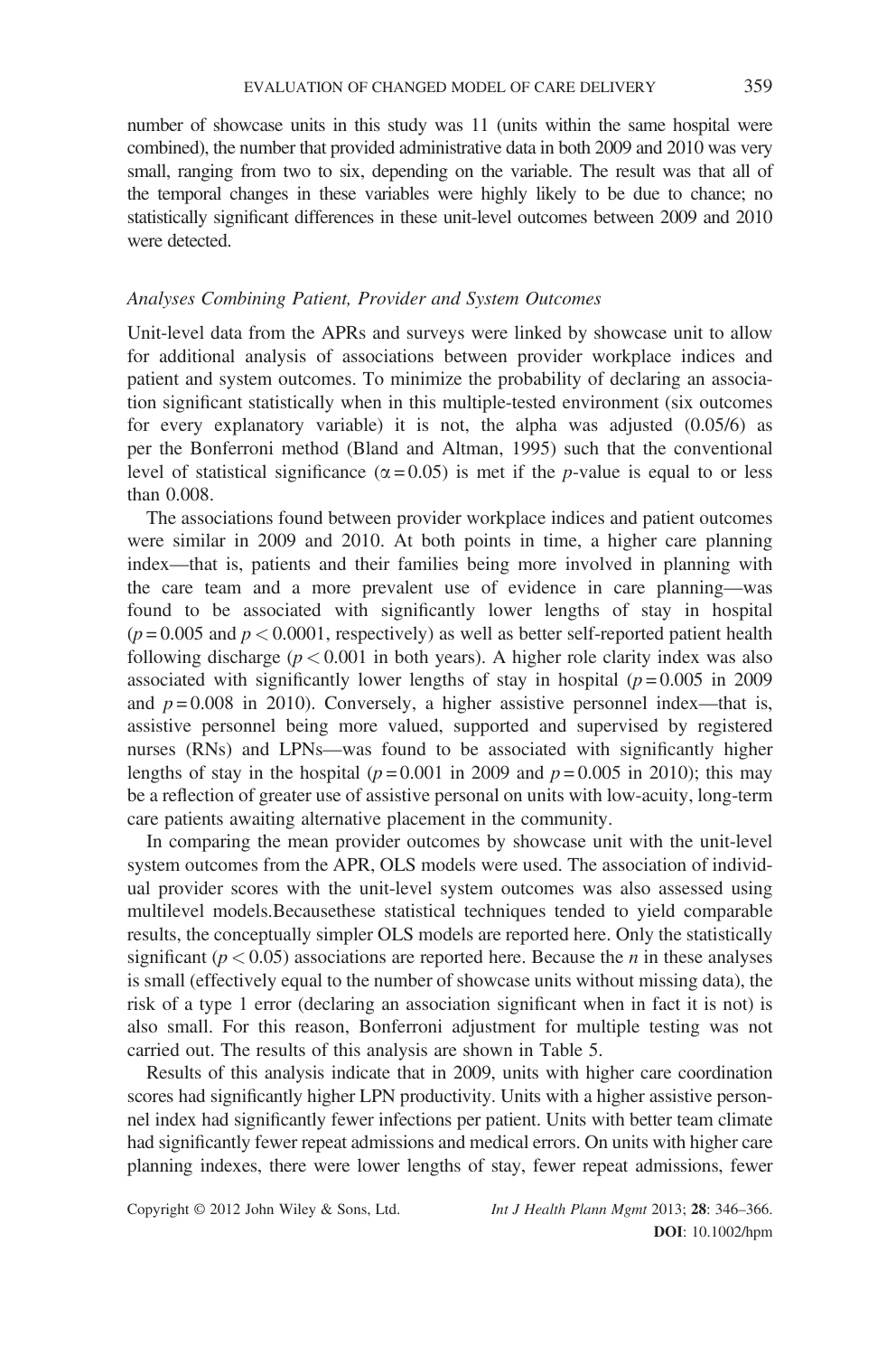| Provider workplace<br>index    | Associated system outcomes                                                     | Regression<br>coefficient | $p-$<br>value |
|--------------------------------|--------------------------------------------------------------------------------|---------------------------|---------------|
| 2009 provider survey $(N=231)$ |                                                                                |                           |               |
| Care coordination              | LPN productivity <sup>a</sup>                                                  | 0.023                     | 0.012         |
| Assistive personnel            | Infections per 100 patients <sup>a</sup>                                       | $-0.380$                  | 0.010         |
| Team climate                   | Repeat admissions <sup>a</sup>                                                 | $-21.31$                  | 0.025         |
|                                | Medical errors per 100 patients <sup>a</sup>                                   | $-0.178$                  | 0.025         |
|                                | LPN productivity <sup>a</sup>                                                  | 0.098                     | 0.024         |
| Care planning                  | Length of stay in unit <sup>a</sup>                                            | $-0.087$                  | 0.008         |
|                                | Repeat admissions <sup>a</sup>                                                 | $-2.149$                  | 0.034         |
|                                | Deaths per RIW cases <sup>a*</sup>                                             | $-24.43$                  | 0.010         |
|                                | Shifts missed because of injury<br>per RN <sup>a</sup>                         | $-0.114$                  | 0.028         |
|                                | Shifts missed because of injury<br>per LPN <sup>a</sup>                        | $-0.027$                  | 0.019         |
| Discharge planning             | Repeat admissions <sup>a</sup>                                                 | $-14.11$                  | 0.043         |
|                                | Deaths per RIW case <sup>a</sup>                                               | $-174.2$                  | 0.002         |
|                                | Shifts missed because of injury<br>per RN <sup>a</sup>                         | $-0.1445$                 | 0.049         |
| Role clarity                   | Repeat admissions <sup>a</sup>                                                 | $-9.695$                  | 0.035         |
|                                | Shifts missed because of injury<br>per RN <sup>a</sup>                         | 0.281                     | 0.043         |
| Role conflict                  | Repeat admissions <sup>a</sup>                                                 | 10.469                    | 0.007         |
| Job satisfaction               | Repeat admissions <sup>a</sup>                                                 | $-44.59$                  | 0.010         |
|                                | Medical errors per 100 patients <sup>a</sup><br>2010 provider survey $(N=264)$ | $-0.407$                  | 0.009         |
| Assistive personnel            | Infections per 100 patients <sup>a</sup>                                       | $-0.38$                   | 0.010         |
|                                | Job satisfaction <sup>#</sup>                                                  | 6.212                     | 0.023         |
| Care planning                  | OH&S incidents <sup>a</sup>                                                    | $-0.029$                  | 0.011         |
|                                | RN productivity <sup>a</sup>                                                   | $-0.026$                  | 0.005         |
| Role conflict                  | Total overtime per staff <sup>#</sup>                                          | $-0.119$                  | 0.018         |

Table 5. Associations between Model of Care Initiative in Nova Scotia provider workplace indices and system outcomes, Nova Scotia Department of Health, 2009/2010

LPN, licensed practical nurse; RN, registered nurse.

^ Weighted least squares regression analysis.

a Outcomes measured using administrative data.

# Self-reported from provider survey.

\*RIW refers to resources intensity weighted, or acuity-adjusted, cases.

deaths,<sup>10</sup> and fewer shifts missed because of injury per RN and LPN. Units with a higher discharge planning index had fewer repeat admissions, deaths, and shifts missed because of injury per RN. Units with a higher role clarity index had fewer repeat admissions, whereas on units where the role conflict index was higher, repeat admissions were higher. Finally, in 2009, units with a higher job satisfaction index had significantly fewer repeat admissions and medical errors per patient.

As noted previously, in 2010 there were fewer statistically significant associations detected, presumably for reasons discussed in the succeeding texts. Units with a higher assistive personnel index had fewer infections per patient and higher job

 $10$ To account for the varying acuity of patients across the showcase units, the rate of death on each unit was weighted according to the total resource intensity weight on each unit.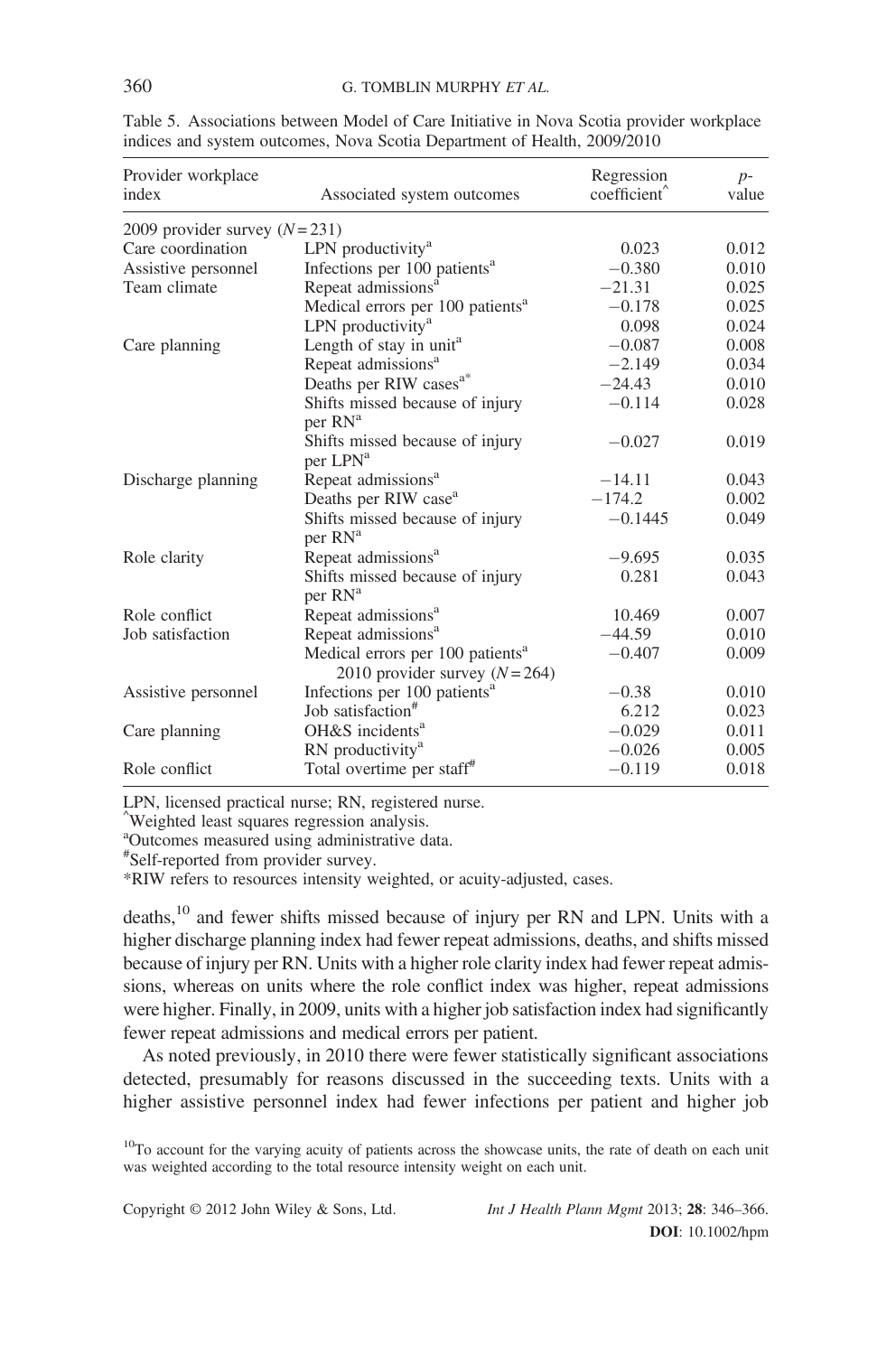satisfaction. Units with a lower role conflict index had lower overtime use per staff. On units with higher care planning scores—that is, units where patient care is reported to be more evidence based and patients and their families are involved in care planning—there were fewer occupational health and safety incidents, and RN productivity<sup> $11$ </sup> was lower. This last finding is consistent with RNs shifting their focus from clinical interventions to care planning and coordination.

Inconsistent with every other result in Table 5 is that in 2009, units with a higher role clarity index had more shifts missed because of injury for RNs. It is difficult to explain this finding, particularly in the context of the other results; it is possible it may be an artifact.

#### Focus Group Analysis

Most of the subject matter in the focus group discussions fell under one of several key themes, with considerable overlap. These themes included pre-existing challenges, team-based patient care, communication, role optimization, leadership, and stakeholder engagement.

In general, MOCINS was viewed by most front line providers as a valuable undertaking; indeed, it was viewed by many as "the way we have to go", although it was noted that this would require significant adjustments for many providers, particularly RNs and LPNs. Over the evaluation period, most of the showcase units continued to make progress in implementing the collaborative care model, and staff continued to believe it has helped to increase understanding among staff of the respective roles and scopes of practice of the different health providers on the team, and improved communication between staff members and with patients and families. These improvements, in turn, helped to continue to improve working conditions and patient care as staff reported knowing the patients and each other better as a result of MOCINS.

Health care providers and other team members seeking to implement MOCINS reported facing a number of challenges, the most significant of which were not related to MOCINS itself. These included issues such as shortages of staff, equipment and supplies (consistent with reports from unit managers through the APRs), difficulty engaging physicians, and challenges communicating with other districts. These issues were in existence for some time prior to the beginning of MOCINS. Additional challenges encountered during MOCINS implementation unrelated to the initiative itself included the H1N1 outbreak, labor disputes, unit moves, and changes in patient population.

Of the challenges related to MOCINS itself, the most significant appears to be related to communication about the initiative. A number of units reported feeling inadequately informed about MOCINS prior to—and some during—its implementation. Several units also reported that staff members within and outside the showcase units have been attributing problems to MOCINS that are unrelated to the project. Increased and improved communication about the project was identified as being critical to improving awareness and understanding of MOCINS by staff, patients, unions, and other stakeholders. This is particularly important with respect to the nurses involved in the initiative; a number of focus group participants (including nurses) indicated that it

 $11$ Number of resource intensity weighted patient days of care per Full Time Equivalent (FTE).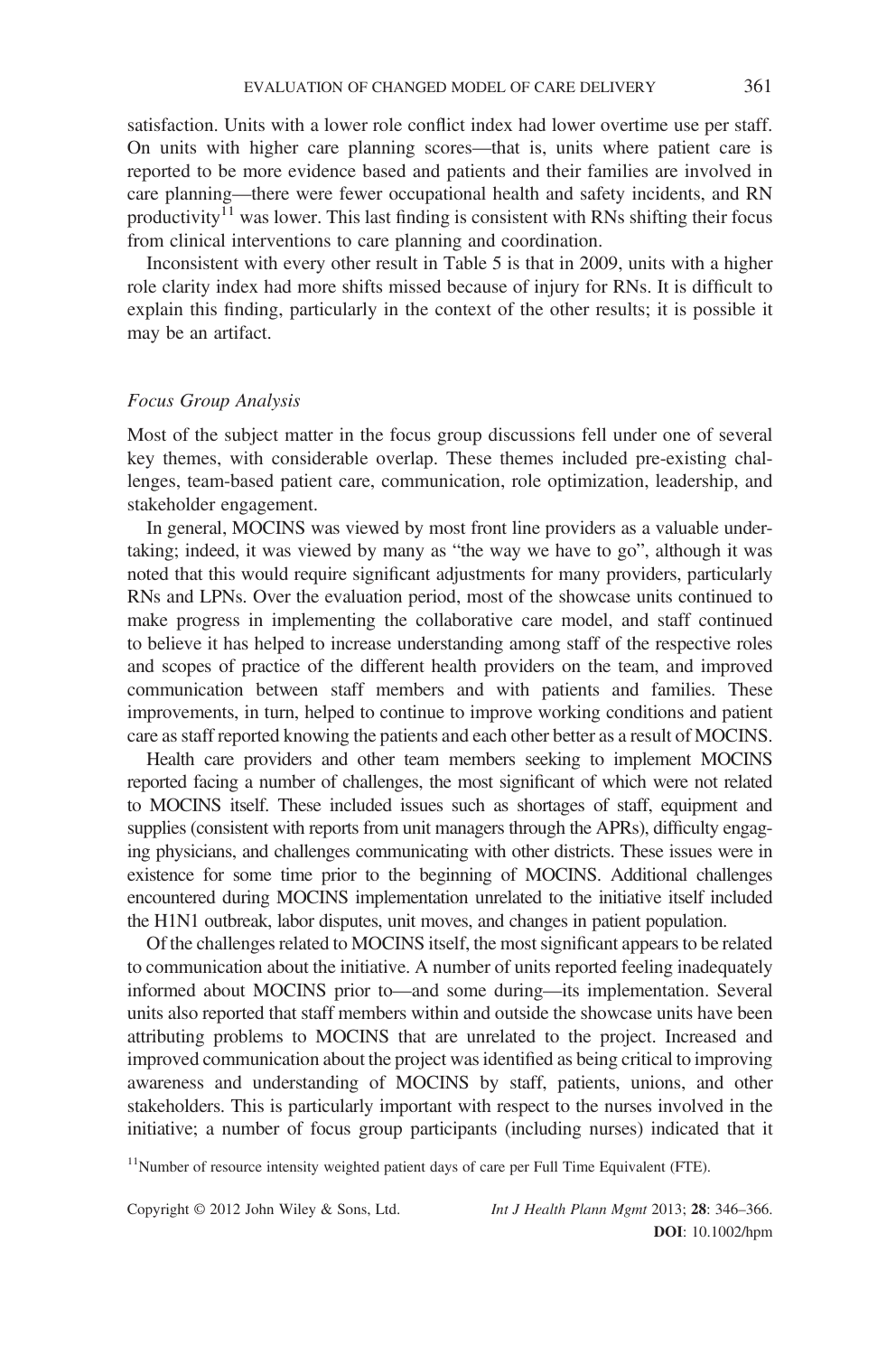was hard for them to "let go" of the familiar way of doing things and adjust to working under the collaborative care model.

# LIMITATIONS

As noted previously, MOCINS implementation was initiated on some units prior to the evaluation commencing, which prohibited a conceptually simpler before-andafter study design (e.g. Harris et al., 2010). In addition, although many evaluations of health care initiatives are able to make use of control trials (e.g. Basinga et al., 2011), such a design was not possible in this study because of the unavailability of sufficiently matched controls. Although no other province-wide health care initiatives were occurring at the same time as MOCINS, the potential of confounding factors impacting results cannot be entirely ruled out. This said, the findings that (a) positive work environments were associated with positive patient, provider, and system outcomes, and (b) improvements in those environments over time were associated with staff involvement in MOCINS activities provide some evidence to support attribution of the positive findings in this study to the MOCINS project. For example, although the finding that most provider workplace indices did not vary according to the length of time between MOCINS implementation beginning and the first set of data collection may indicate that the participating units had some pre-existing capacity to adapt quickly to change, the findings that attendance at MOCINS PD activities was associated with improvements in these indices suggests that these activities were significant contributors to these improvements.

The evaluation was limited by the lack of availability of some administrative data to measure outcomes that may have been affected by MOCINS. Sustained, intensive efforts by managers of the showcase units yielded improved data collection in 2010 compared with that in 2009, but several important gaps in the desired data remained. This meant that potential changes in several indicators over time could not be detected and multiple measures of the same indicator could not be triangulated; for example, the reductions in overtime reported by respondents to the provider survey, and the reductions in lengths of stay reported by respondents to the patient and family survey could not be confirmed with administrative data. The unavailability of this data would also preclude the analysis of trends in it prior to MOCINS beginning—for example, to see if certain outcomes were on an improvement trajectory anyway. The main challenge managers reported encountering in completing the APRs was in obtaining administrative data from particular sources at the level of individual units; it seems some of these have been designed to collect and report data the facility or district level but not the unit level.

The scale of the initiative also limited the power of the evaluation analysis. For example, in 2010, there were fewer associations between the workplace indices and system outcomes as well as provider attendance at PD sessions. This may be due, at least in part, to the reduced variation in each of the workplace index "scores" across the showcase units in 2010 compared with that in 2009. This reduced variation in 2010 is evinced by the lower Standard Errors of the Means in Table 2. Although a larger pool of patient, provider, and system data would have allowed for greater power in detecting such associations, this could only be achieved through an increased number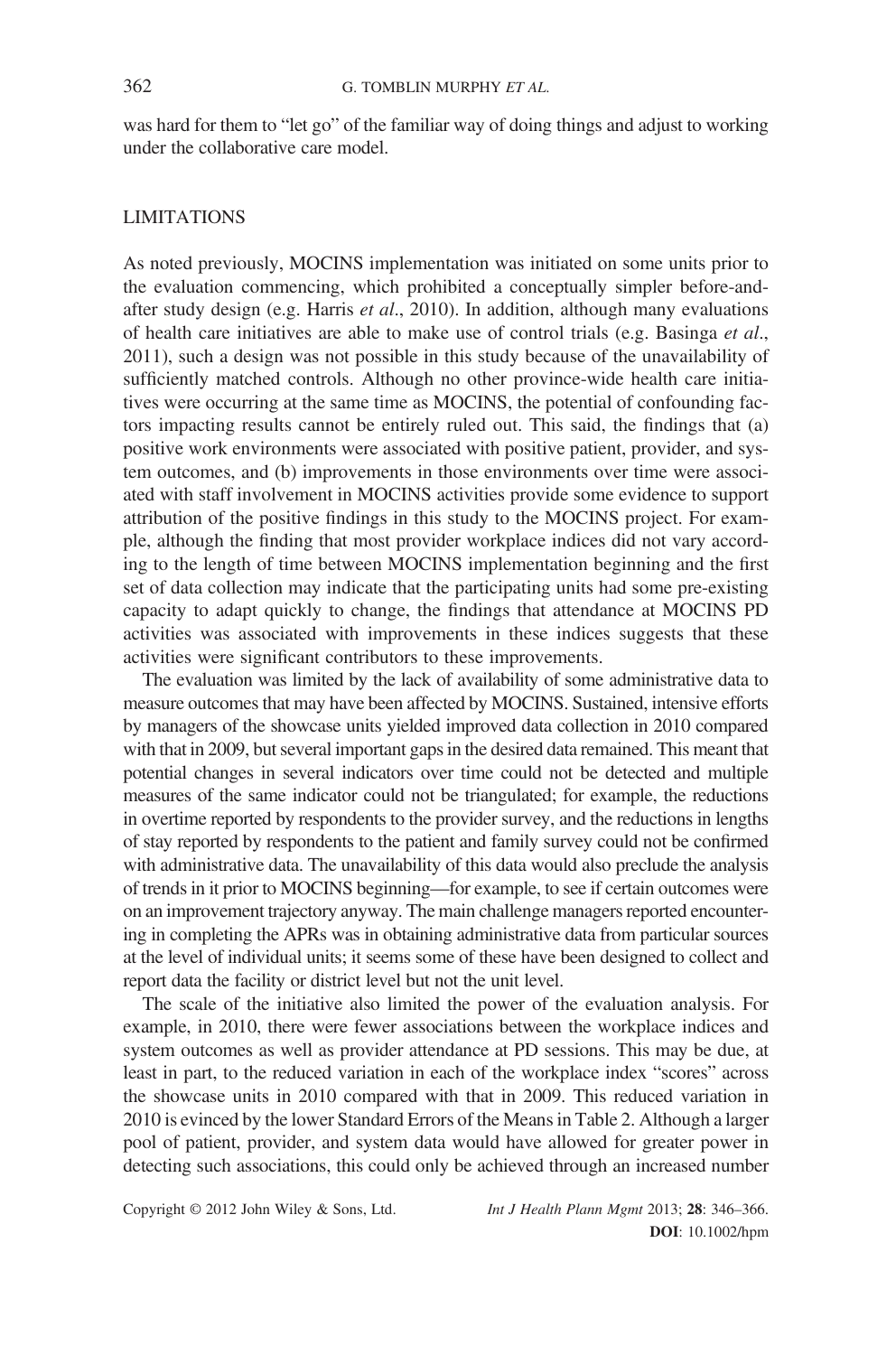of showcase units or through improved response rates as all providers and a large sample of patients were already invited to participate in the study.

## **CONCLUSIONS**

Findings of the evaluation indicate that almost all patient and family, provider, and system outcomes were maintained or improved over the course of MOCINS implementation. Further, improved outcomes were associated with greater involvement of unit staff in specific MOCINS activities, which suggests that MOCINS has been at least partially responsible for these improved outcomes. More specifically, qualitative data from unit staff indicate that MOCINS has contributed to improved understanding of different care team roles and improved planning (as envisioned by the Collaborative Care Model); this belief is consistent with quantitative data showing an association between provider attendance at MOCINS PD activities and improvements in these factors over time. Staff further report feeling that these workplace improvements make for improved patient care; this belief is supported by quantitative data showing that outcomes for staff (e.g. job satisfaction), patients (e.g. satisfaction with care), and the system overall (e.g. overtime use) improved during MOCINS implementation and that these improvements were greater on units that scored higher on these workplace optimization measures—that is, the more units exhibited the desired attributes of the Collaborative Care Model, the better the outcomes produced by that unit.

The evaluation methodology described here allows for the examination of relationships between the implementation of a complex health care initiative and a wide range of patient, provider, and system outcomes. The evaluation tools developed to measure those relationships capture the perspectives of the people most directly impacted by the initiative in question—the patients, families, health care providers, and administrators involved in it —and show congruence between the messages reported from these stakeholders both quantitatively and qualitatively. The incorporation of this range of perspectives, and this range of indicators, into the evaluation of a health care initiative is important to understanding its implementation and impacts. In addition, this study included results of analysis of administrative data for the showcase units consistent with the messages derived from the focus groups and surveys.

Ongoing monitoring and evaluation of health system performance is essential to its efficiency and effectiveness. A rigorous evaluation, however, requires substantial data collection, and whereas evidence-based decision making can be accurately guided by empirical evidence, without essential data, most decisions will remain inefficacious. It is therefore critical that policy makers invest in the collection and accessible storage of data required to guide health system planning. This will facilitate the most effective use of limited resources.

## ACKNOWLEDGEMENTS

The authors of this manuscript would like to acknowledge the following for their contribution to the study it describes: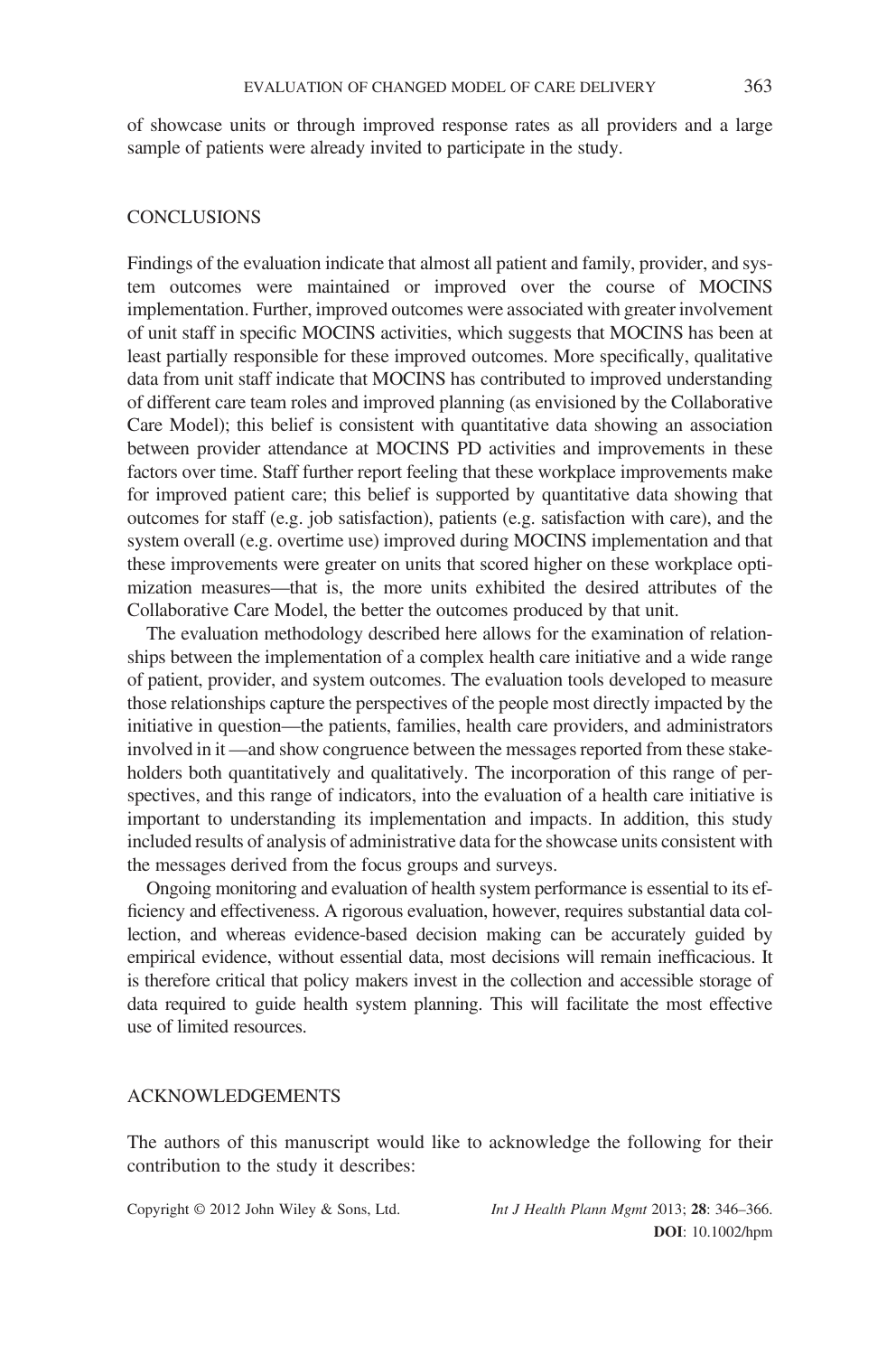- Patients and families of the showcase units for taking the time to complete and return questionnaires;
- Staff, managers, physicians, MOCINS leads, and Vice Presidents of Patient Care at the Nova Scotia District Health Authorities and the Izaak Walton Killam Health Center for participating in focus group discussions, completing surveys, and gathering data from multiple administrative sources to inform the evaluation;
- Dr. Jennifer Macnab for her assistance with quantitative data analysis;
- The Nova Scotia Department of Health and Wellness' Evaluation Working Group and chairperson Jill Casey for her guidance and leadership in coordinating and implementing the evaluation;
- The MOCINS Provincial Implementation Team and co-chair Katherine Fraser for her insight into the development of the evaluation;
- The MOCINS Senior Advisory Committee and chairperson Liz Millett for her oversight of the evaluation; and
- The evaluation's external advisory panel including Dr. John Gilbert, Dr. Jeanne Besner, Dr. Sandra MacDonald-Rencz, and Dr. Stephen Tomblin for lending its considerable experience to the interpretation of the evaluation findings.

This study was funded by the Nova Scotia Department of Health and Wellness. Ms. Cruickshank is an employee of the Nova Scotia Department of Health and Wellness, one of the architects of the initiative being evaluated. She was directly involved in its design and implementation. We have no other conflicts to declare.

#### **REFERENCES**

- Abbema EA, Van Asssema P, Kok GJ, De Leeuw E, De Vries NK. 2004. Effect evaluation of a comprehensive community intervention aimed at reducing socioeconomic health inequalities in the Netherlands. Health Promot Int 19(2): 141–156. DOI:10.1093/heapro/dah202.
- Aday LA, Cornelius LJ. 2006. Designing and Conducting Health Surveys. San Francisco: Jossey-Bass.
- Anderson NR, West MA. 1998. Measuring climate for work group innovation: development and validation of the team climate inventory. J Organ Behav 19(3): 235-258.
- Baldwin LM, Inui TS, Stenkamp S. 1993. The effect of coordinated, multidisciplinary ambulatory care on service use, charges, quality of care and patient satisfaction in the elderly. *J Community Health* 18(2): 95-108.
- Basinga P, Gertler PJ, Binagwaho A, Soucat AL, Sturdy J, Veersmach CM. 2011. Effect on maternal and child health services in Rwanda of payment to primary health-care providers for performance: an impact evaluation. Lancet 377 (9775): 1421–1428. DOI: 10.1016/S0140-6736(11)60177-3.
- Bauer AM, Unutzer J, Azzone V, Frank RG, Goldman HH, Alexander L, Coleman-Beattie B. 2011. Implementation of collaborative depression management at community-

based primary care clinics: an evaluation. Psych Serv 62(9): 1047–1053. DOI: 10.1176/appi.ps.62.9.1047.

- Bland JM, Altman DG. 1995. Multiple significance tests: the Bonferroni method. BMJ 310(170). DOI: [http://dx.](http://dx.doi.org/10.1136/bmj.310.6973.170) [doi.org/10.1136/bmj.310.6973.170](http://dx.doi.org/10.1136/bmj.310.6973.170).
- Bolam A, Manandhar DS, Punar Shrestha P, Ellis M, de I Costello AM. 1998. The effects of postnatal health education for mothers on infant care and family planning practices in Nepal: a randomised controlled trial. BMJ 316(7134): 805–811. DOI: 10.1136/bmj.316.7134.805.
- Bosy D, Etlin D, Corey D, Lee JW. 2010. An interdisciplinary pain rehabilitation programme: description and evaluation of outcomes. Physiother Can 62(4): 316–326. DOI: 10.3138/physio.62.4.31.
- Calache H, Hopcraft MS. 2011. Evaluation of a pilot bridging program to enable Australian dental therapists to treat adult patients. *J Dent Educ* 75(9): 1208-1217.
- Chen EH, Thom DH, Hessler DM, Phengrasamy L, Hammer H, Saba G, Boedenheimer T. 2010. Using the Teamlet Model to improve chronic care in an academic primary care practice. J Gen Intern Med 25 (Suppl 4): 610–614. DOI: 10.1007/s11606-010-1390.

Copyright © 2012 John Wiley & Sons, Ltd. Int J Health Plann Mgmt 2013; 28: 346–366. DOI: 10.1002/hpm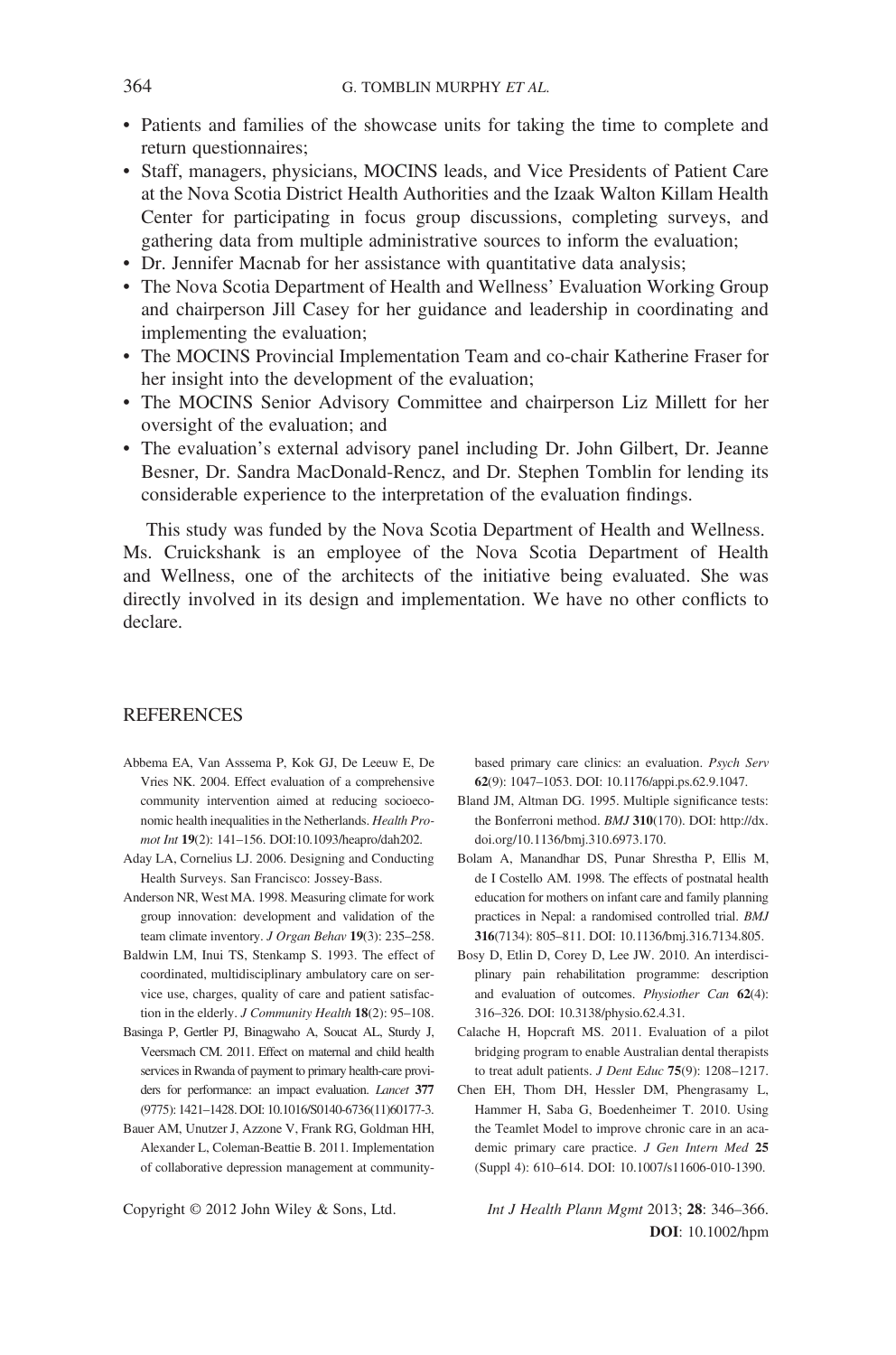- Colton T. 1974. Statistics in Medicine. Boston: Little, Brown and Company.
- Cox J, Johnstone D, Nemis-White J, Montague T, ICONS Investigators. 2008. Optimizing healthcare at the population level: results of the improving cardiac outcomes in Nova Scotia Partnership. Healthc Q 11(2): 28–41.
- Cummings JE, Hughes SL, Weaver FM, et al. 1990. Costeffectiveness of Veterans Administration hospitalbased home care: a randomized clinical trial. Arch Intern Med 150(6): 1274–1280.
- Dwight-Johnson M, Ell K, Lee PJ. 2005. Can collaborative care address the needs of low-income Latinas with comorbid depression and cancer? Results from a randomized pilot study. Psychosomatics 46(3): 224–232.
- Earl S, Carden F, Smutylo T. 2001. Outcome Mapping: Building Learning and Reflection into Development Programs. Ottawa: International Development Research Centre. Retrieved February 14, 2011 from [http://www.](http://www.idrc.ca/booktique/ev-9330-201-1-DO_TOPIC.html) [idrc.ca/booktique/ev-9330-201-1-DO\\_TOPIC.html.](http://www.idrc.ca/booktique/ev-9330-201-1-DO_TOPIC.html)
- Ell K, Xie B, Quon B, Quinn DI, Dwight-Johnson M, Lee PJ. 2008. Randomized controlled trial of collaborative care management of depression among lowincome patients with cancer. J Clin Oncol 26(27): 4488–4496. DOI: 10.1200/JCO.2008.16.6371.
- Gupta SN, Gupta N. 2011. Evaluation of revised national tuberculosis control program, district Kangra, Himachal Pradesh, India, 2007. Lung India 28(3): 163–168. DOI: 10.4103/0970-2113.83970.
- Hall P, Weaver L, Gravelle D, Thibault H. 2007. Developing collaborative person-centred practice: a pilot project on a palliative care unit. J Interprof Care 21(1): 69–81. DOI: 10.1080/1356182060090659.
- Harris KM, Strauss CE, Duval S, et al. 2010. Multidisciplinary standardized care for acute aortic dissection: design and initial outcomes of a regional care model. Circ Cardiovasc Qual Outcomes 3(4): 424–430. DOI: 10.1161/CIRCOUTCOMES.109.920140.
- Hughes SL, Cordray DS, Spiker VA. 1984. An evaluation of a long term home care program. Med Care 22(5): 460–475.
- Jacobsson LT, Frithiof M, Olofsson Y, Runesson I, Strömbek B, Wikström I. 1998. Evaluation of a structured multidisciplinary day care program in rheumatoid arthritis: a similar effect in newly diagnosed and longstanding disease. Scand J Rheumatol 27(2): 117-124.
- Jenkinson C, Coulter A, Bruster S. 2002. The Picker Patient Experience Questionnaire: development and validation using data from in-patient surveys in five countries. Int J Qual Health C 14(5): 353-358. DOI: 10.1093/intqhc/14.5.353.
- Kasper EK, Gerstenblith G, Hefter G, et al. 2002. A randomized trial of the efficacy of multidisciplinary care in heart failure outpatients at high risk of hospital readmission. J Am Coll Cardiol 39(2): 471–480. DOI: 10.1016/S0735-1097(01)01761-2.
- Katon W, Von Korff M, Lin E, et al. 1999. Stepped collaborative care for primary care patients with persistent symptoms of depression: a randomized trial. Arch Gen Psychiatry 56(12): 1109–1115.
- Katon WJ, Von Korff M, Lin EH, et al. 2004. The Pathways Study: a randomized trial of collaborative care in patients with diabetes and depression. Arch Gen Psychiatry 61(10): 1042–1049.
- Kivimäki M, Vanhala A, Pentti J, et al. 2007. Team climate, intention to leave and turnover among hospital employees: prospective cohort study. BMC Health Serv Res 7: 170–178. DOI: 10.1186/1472-6963-7-17.
- Lowenstein A, Hoff P. 1994. Discharge planning: a study of nursing staff involvement. J Nurs Adm 24(4): 45–50.
- Marciniak TA, Ellerbeck EF, Radford MJ, et al. 1998. Improving the quality of care for medicare patients with acute myocardial infarction: results from the cooperative cardiovascular project. *J Am Med Assoc* 279(17): 1351–1357. DOI: 10.1001/jama.279.17.1351.
- Nielsen M, Blenker M, Bloom M, Downs T, Beggs H. 1972. Older persons after hospitalization: a controlled study of home aide services. Am J Public Health 62(8): 1094–1101.
- Nova Scotia Department of Health. 2006. Principles and Guidelines: A Framework for Continuing Care Assistants in Acute Care. Halifax: Nova Scotia Department of Health.
- O'Brien-Pallas L, Tomblin Murphy G, Shamian J, Xiaoqiang L, Hayes LJ. 2010. Impact and determinants of nurse turnover: a pan-Canadian study. J Nurs Manag 18(8): 1073–1086. DOI: 10.1111/ j.1365-2834.2010.01167.x.
- O'Loughlin JL, Paradis G, Gray-Donald K, Renaud L. 1999. The impact of a community-based heart disease prevention program in a low-income, inner-city neighborhood. Am J Public Health 89(12): 1819–1826.
- Province of Nova Scotia Health Transformation. 2008. Nova Scotia's New Collaborative Care Model—What It Means for You. Halifax: Nova Scotia Department of Health. Retrieved January  $7<sup>th</sup>$ , 2011 from [http://](http://www.gov.ns.ca/health/mocins/MOCINS_What_it_Means_For_You.pdf) [www.gov.ns.ca/health/mocins/MOCINS\\_What\\_it\\_-](http://www.gov.ns.ca/health/mocins/MOCINS_What_it_Means_For_You.pdf) [Means\\_For\\_You.pdf,](http://www.gov.ns.ca/health/mocins/MOCINS_What_it_Means_For_You.pdf) January 7, 2011.
- Rich MW, Beckham V, Wittenburg C, Leven C, Freedland KM, Carney RM. 1995. A multidisciplinary intervention to prevent the readmission of elderly patients with congestive heart failure. New Engl J Med 333(18): 1190–1195.
- Rizzo JR, House RJ, Lirtzman SI. 1970. Role conflict and ambiguity in complex organizations. Admin Sci Q 15(2): 150–163.
- Schmid AA, Kapoor JR, Miech EJ, et al. 2011. A multidisciplinary stroke clinic for outpatient care of veterans with cerebrovascular disease. J Multidiscip Healthc 2011(4): 111–118. DOI: 10.2147/JMDH.S17154.
- Skellie FA, Mobley GM, Coan RE. 1982. Cost-effectiveness of community-based long term care: current findings of

Copyright © 2012 John Wiley & Sons, Ltd. Int J Health Plann Mgmt 2013; 28: 346–366. DOI: 10.1002/hpm